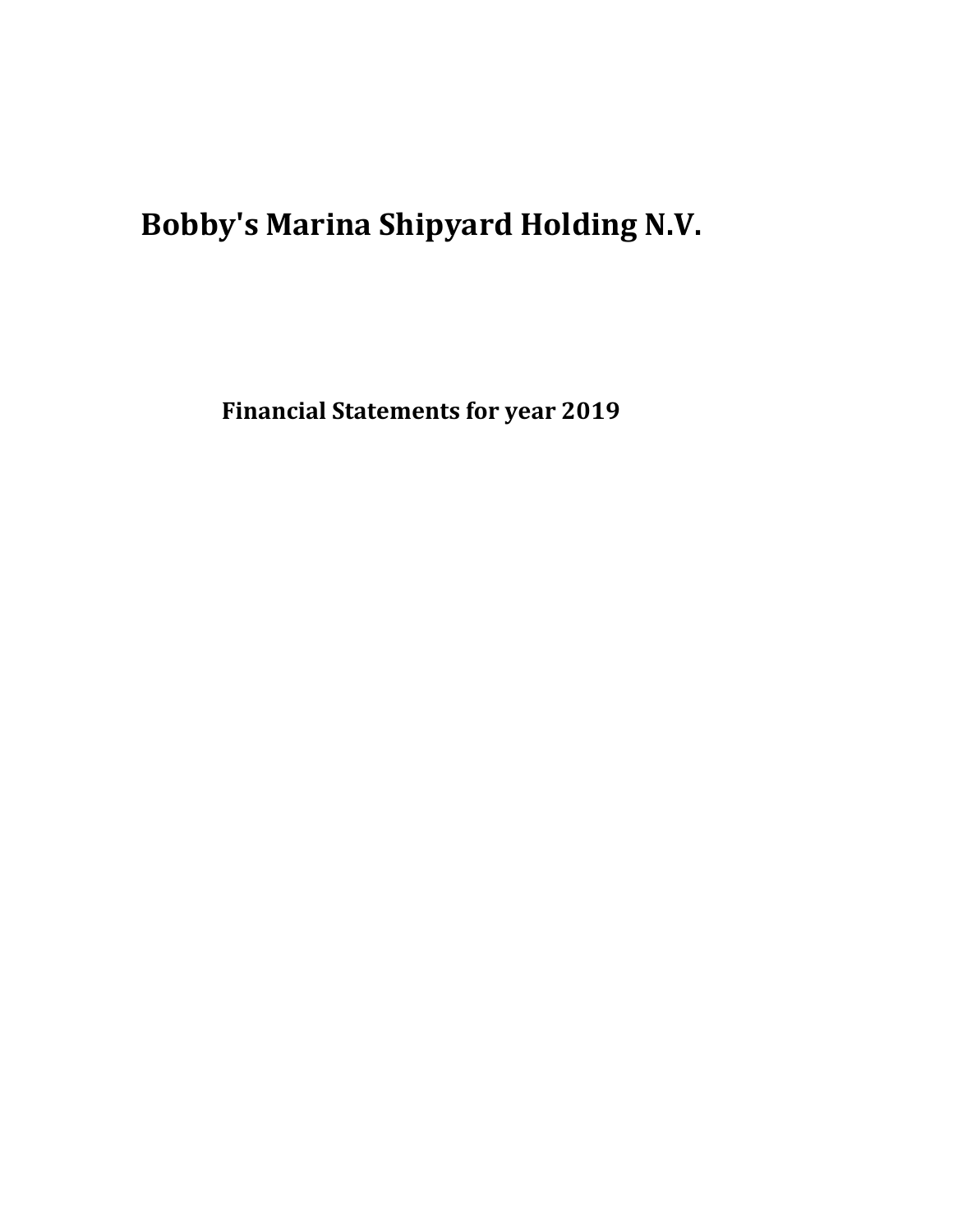## **CONTENTS**

## **Reports**

| 1     | <b>Financial Statements</b><br>Balance Sheet as of December 31, 2019 | $1 - 2$ |
|-------|----------------------------------------------------------------------|---------|
| 2     | Statement of Income 2019                                             | 3       |
| 3     | Notes to the financial statements                                    | 4       |
| $3-1$ | <b>General Remarks</b>                                               | $5-6$   |
| $3-2$ | Notes to the Balance Sheet                                           | $7 - 8$ |
| $3-3$ | Notes to the Statement of Income                                     | 9       |
| $3-4$ | Fiscal position                                                      | 10      |

Total Pages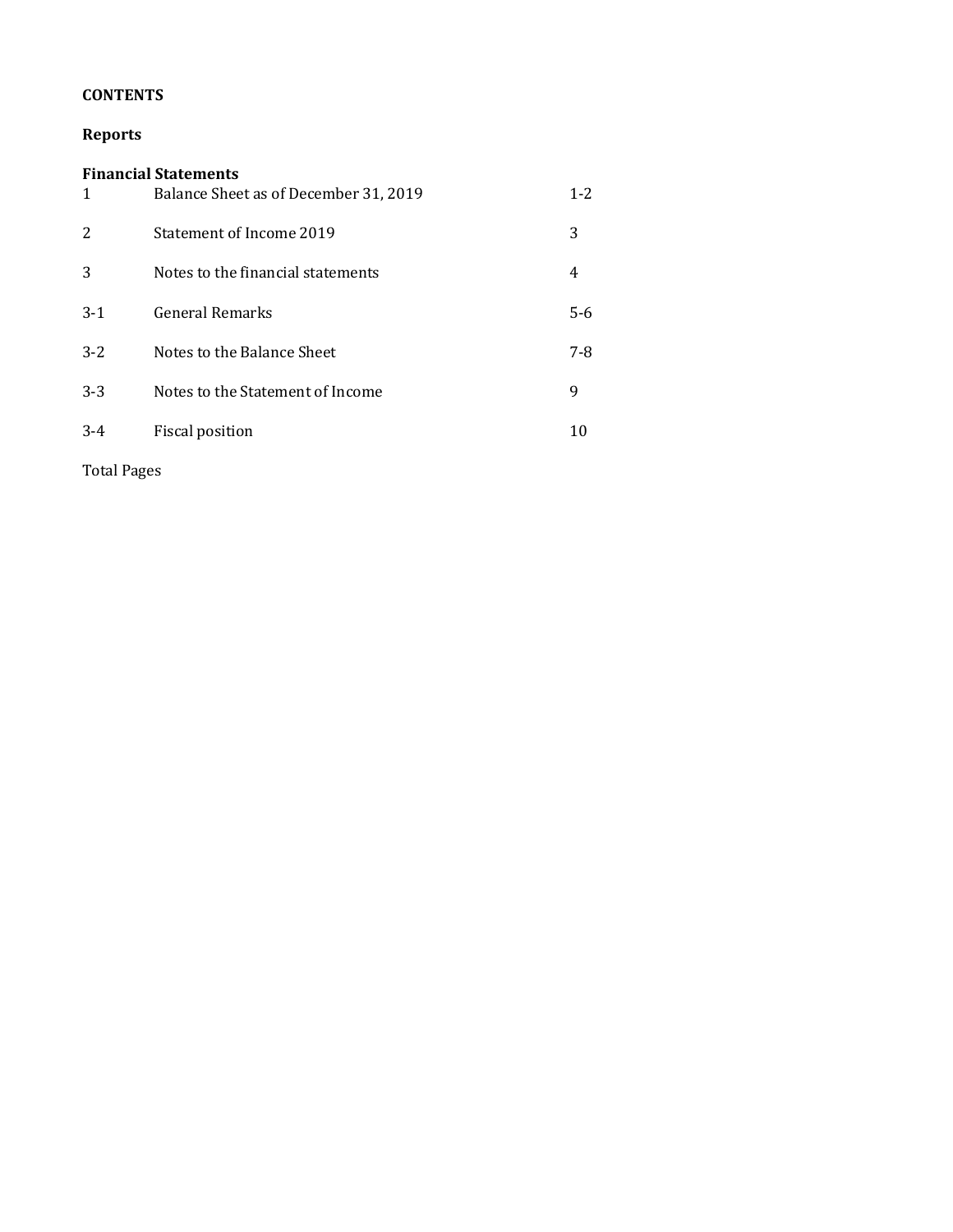## **BALANCE SHEET AS OF DECEMBER 31, 2019**

## **A s s e t s**

|                              | 2019       | 2018       |
|------------------------------|------------|------------|
|                              | <b>USD</b> | <b>USD</b> |
| <b>Fixed Assets</b>          |            |            |
| <b>Tangible Fixed Assets</b> | 4,801,716  | 4,900,944  |
| <b>Tangible Fixed Assets</b> | 3,000      | 3,000      |
| <b>Current Assets</b>        |            |            |
| Receivables                  | 1,107,300  | 1,116,450  |
| <b>Other</b>                 | 42         |            |
| Cash at bank and in hand     | 578,324    | 581,635    |
|                              | 1,685,666  | 1,698,085  |
| <b>Total Assets</b>          | 6,490,383  | 6,602,029  |
|                              |            |            |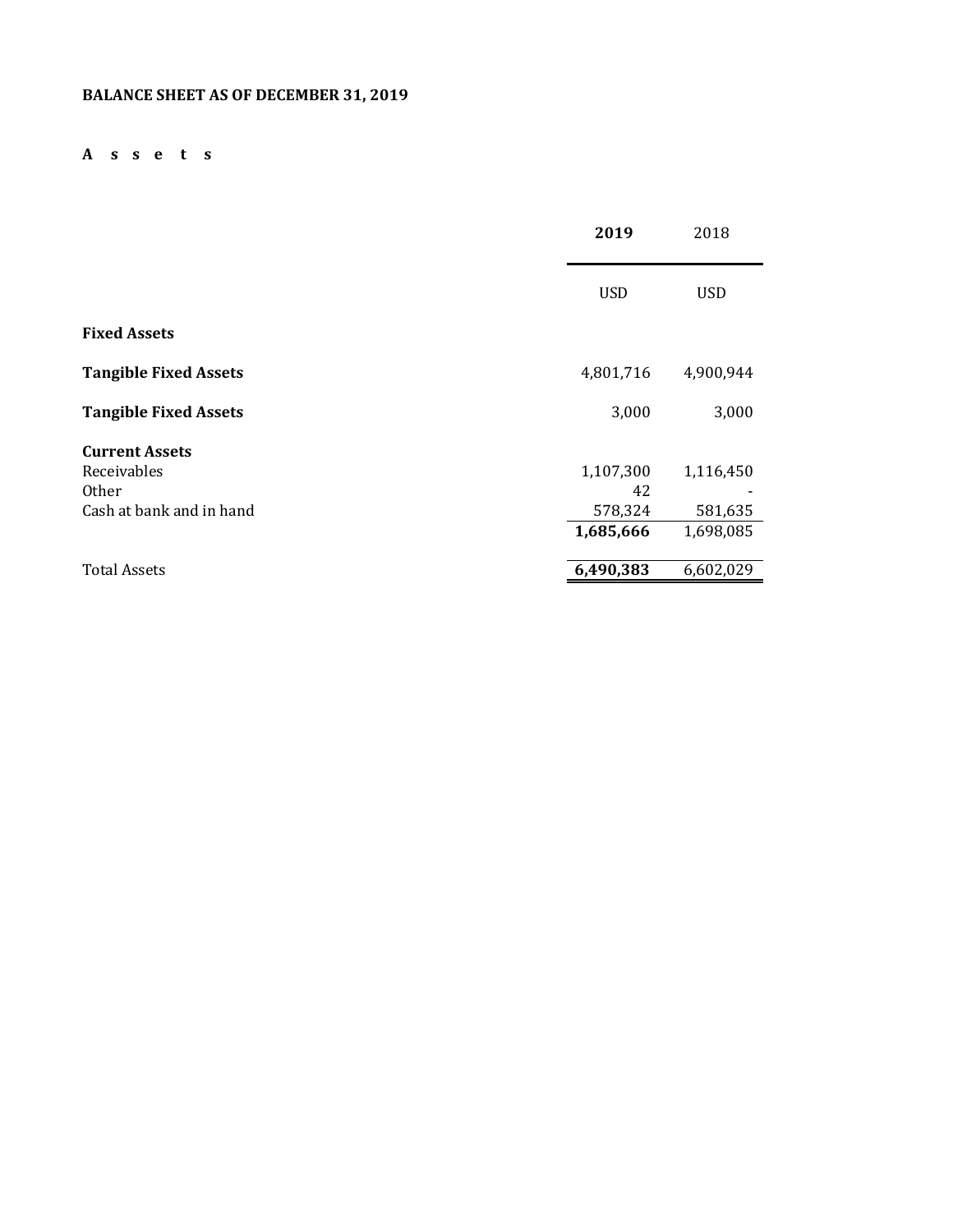# **E q u i t y a n d L i a b i l i t i e s**

|                                                                                                                | 2019                                                    | 2018                                                    |
|----------------------------------------------------------------------------------------------------------------|---------------------------------------------------------|---------------------------------------------------------|
|                                                                                                                | <b>USD</b>                                              | <b>USD</b>                                              |
| <b>Shareholders' Equity</b>                                                                                    |                                                         |                                                         |
| Share Capital Issued and Paid<br>Additional paid in capital<br><b>Retained Earnings</b><br>Result for the year | 180,000<br>2,120,000<br>654,511<br>237,164<br>3,191,675 | 180,000<br>2,120,000<br>274,538<br>379,973<br>2,954,511 |
| <b>Provisions</b>                                                                                              | 111,099                                                 |                                                         |
| <b>Long-term liabilities</b>                                                                                   | 2,857,945                                               | 3,348,675                                               |
| <b>Current Liabilities</b>                                                                                     | 329,664                                                 | 298,843                                                 |
|                                                                                                                |                                                         |                                                         |

| <b>Total Equity And Liabilities</b> | 6.490.383 | 6.602.029 |
|-------------------------------------|-----------|-----------|
|                                     |           |           |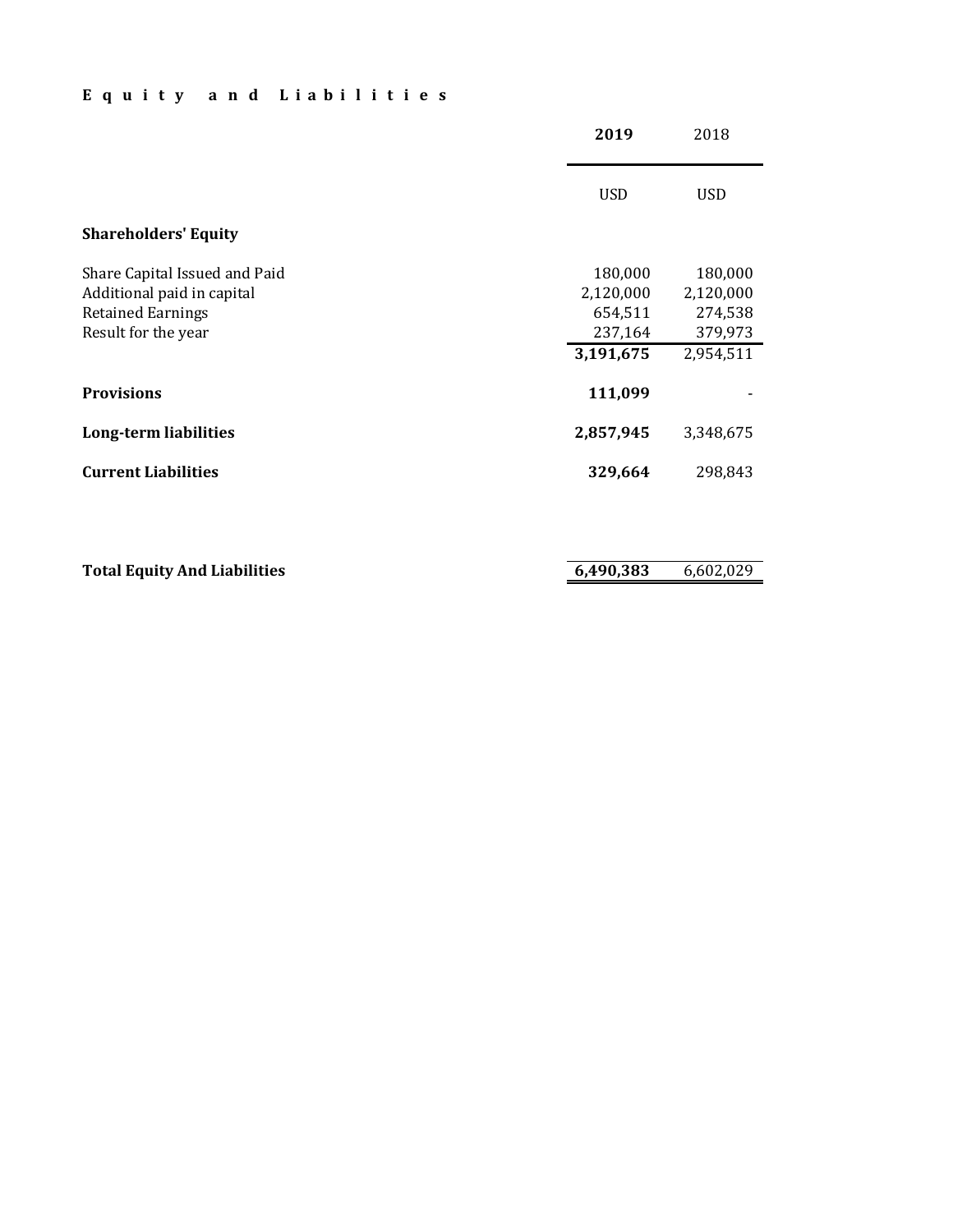## **STATEMENT OF INCOME 2019**

|                                                   | 2019       | 2018       |
|---------------------------------------------------|------------|------------|
|                                                   | <b>USD</b> | <b>USD</b> |
| Rental and rent revenues                          | 666,700    | 754,201    |
| Turnover tax                                      | 33,734     | 37,675     |
|                                                   | 632,966    | 716,526    |
|                                                   |            |            |
| <b>Expenses</b>                                   |            |            |
| Housing                                           | 4,835      |            |
| Operating                                         |            |            |
| General                                           | 8,185      | 28,560     |
| Depreciation and Amortization                     | 99,228     | 104,168    |
|                                                   | 112,248    | 132,728    |
|                                                   | 520,718    | 583,798    |
| Interest Income/(Expenses)                        | (172, 455) | (203, 825) |
| Net Income on Ordinary Activities Before Taxation | 348,263    | 379,973    |
| Tax on result Ordinary Activities                 | (111,099)  |            |
| <b>Net Income</b>                                 | 237,164    | 379,973    |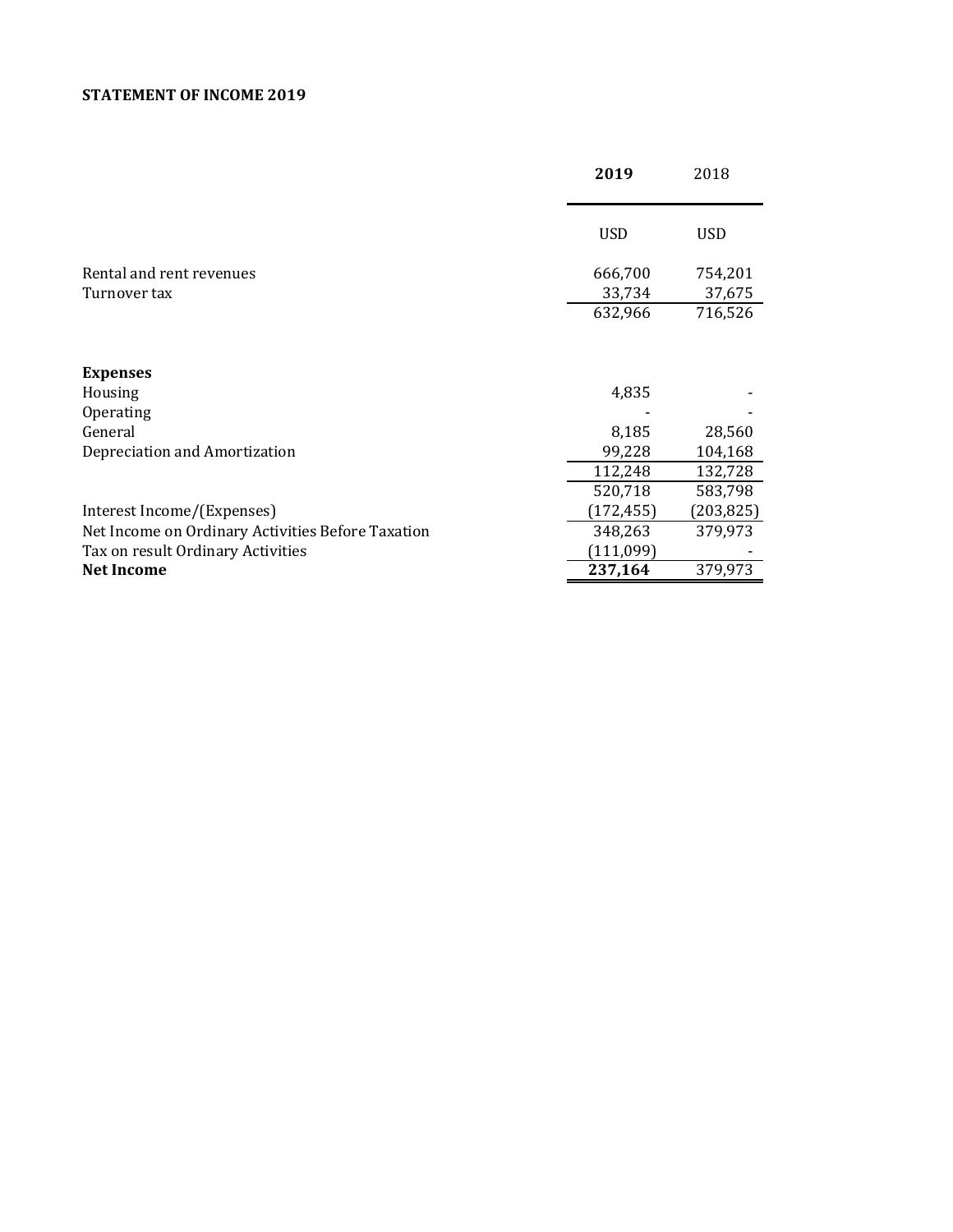#### **NOTES TO THE FINANCIAL STATEMENTS**

#### **General remarks**

The Company was incorporated on April 23, 2008 and is established on Sint Maarten. The Company's principal objectives are:

- for own account, acquire, possess, encumber, alienate and develop commercial projects and / or the right of interest in immovable property;

- the renting, leasing, mortgaging of and in general the encumbering of immovable property and the right of or interest in immovable property.

Bobby's Marina N.V. and Marina and Development Consultants Ltd. Are each 50% shareholder of the company. All transactions with related parties are conducted at arm's length basis. Interest is charged on group company balances.

#### **Principles of valuation**

#### **Tangible fixed assets**

Tangible fixed assets are valued at historical cost less accumulated depreciation. Depreciation is calculated according to the straight line method over the estimated useful lives of the assets. Tangible fixed assets are being depreciated over the following periods:

| Buildings and leasehold improvements                                             | 40 years |
|----------------------------------------------------------------------------------|----------|
| Equipment                                                                        | 5 years  |
| 0ther                                                                            | 5 years  |
| The residual value used for the calculation of the depreciation expenses is 10%. |          |

## **Financial fixed assets**

The company has a 100% participation in Bobby's Megayard B.V. The participation is valued at costprice.

#### **Receivables**

Receivables are being presented at their nominal value net of provisions for uncollectability as deemed necessary.

#### **Provisions**

The provision for deferred tax reflects the temporary difference between the commercial book value of the fixed assets as presented in the financial statements and their fiscal value, and is stated at 34.5%. The difference in valuation is a result of applying the fiscal accelerated depreciation.

#### **Long-term liabilities**

Long-term liabilities are carried at amortized cost, being the amount received taking account of any premium or discount, less transaction cost.

#### **Other assets and liabilities**

All other assets and liabilities are being presented at their nominal value.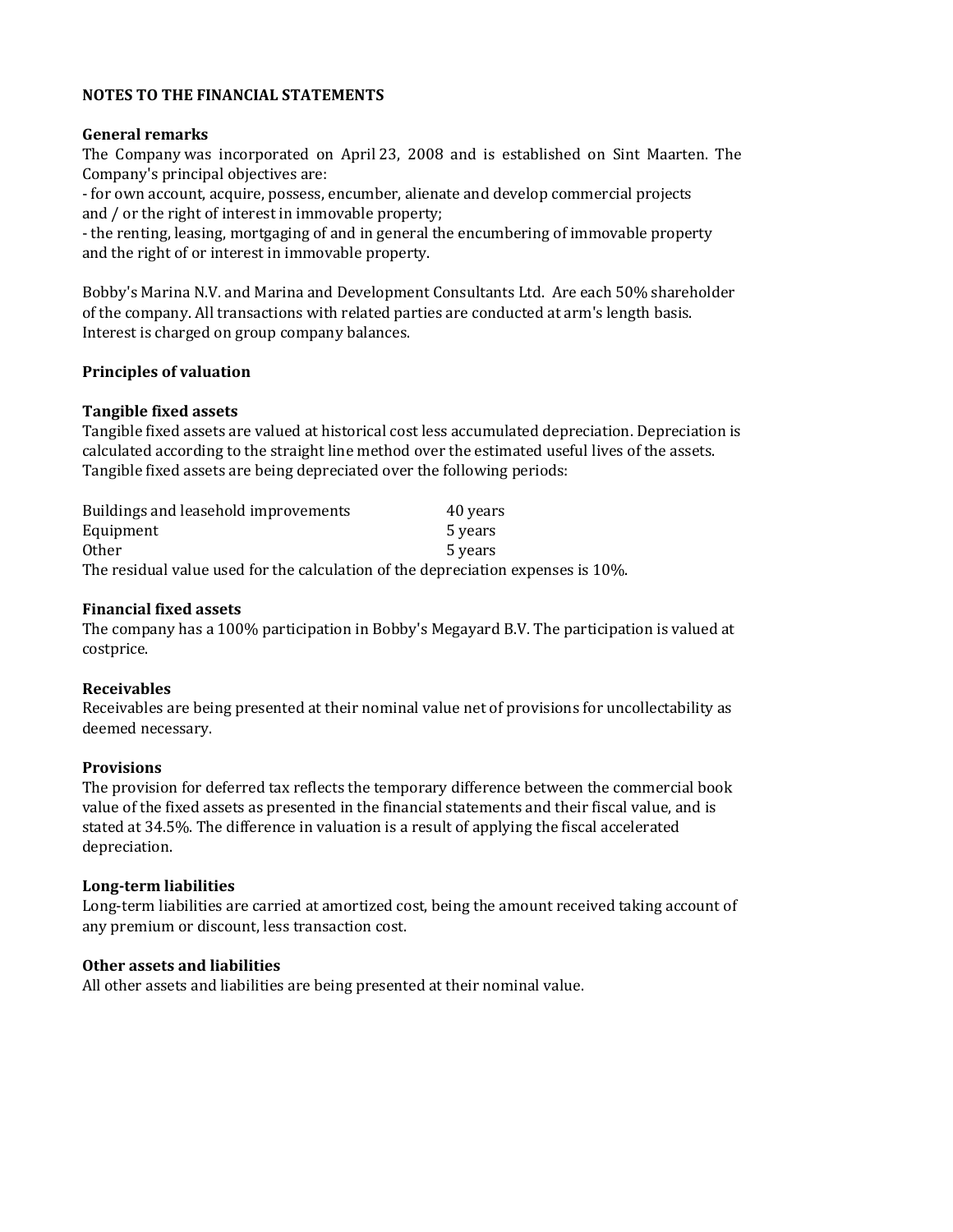#### **Recognition of income and expenses**

Gross-margin is the balance of net sales less cost of goods sold. Net sales are being defined as income from sales less discounts and commissions

Expenses are being recognized according to the accrual method, taking the valuation principles as mentioned above into consideration.

Income is recognized when goods are delivered or services rendered. Losses are taken into account when foreseeable.

Depreciation is taken into account on a linear basis over the estimated useful lives of the assets.

Taxes are being calculated based on the profit as presented. Tax-exempt items and fully or partial deductible items are being taken into account. Taxes on extraordinary income are attributed

The provision for deferred tax reflects the temporary difference between the commercial book value of the fixed assets as presented in the financial statements and their fiscal value, and is stated at 34.5%. The difference in valuation is a result of applying the fiscal accelerated depreciation.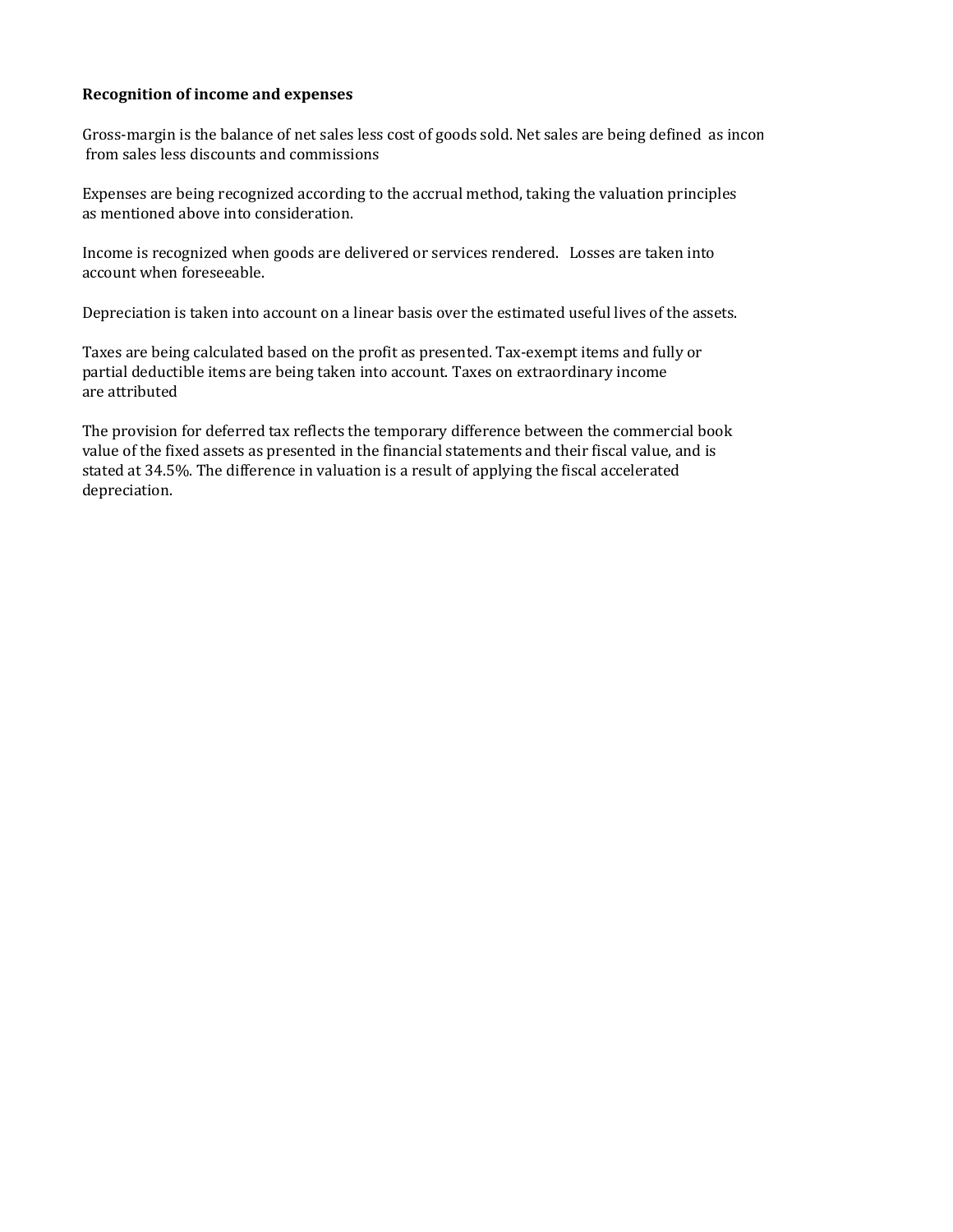## **NOTES TO BALANCE SHEET**

|                                                 | 2019       | 2018       |
|-------------------------------------------------|------------|------------|
| Tangible fixed assets                           | <b>USD</b> | <b>USD</b> |
| Land                                            | 2,514,028  | 2,514,028  |
| Leasehold improvements, steel pilings and house | 2,176,912  | 2,241,399  |
| Equipment and software                          | 110,777    | 145.517    |
|                                                 | 4,801,716  | 4,900,944  |

Movement can be summarized as follows:

|                                                           | Land      | Leasehold impr. Equipment & |            |            |
|-----------------------------------------------------------|-----------|-----------------------------|------------|------------|
|                                                           |           | steel pilings & hous        | software   | Total      |
|                                                           |           |                             |            |            |
| Cost at Jan. 01, 2019                                     | 2,514,028 | 2,784,629                   | 263,582    | 5,562,239  |
| Investments                                               |           |                             |            |            |
| Disinvestments                                            |           |                             |            |            |
| Cost at Dec. 31, 2019                                     | 2,514,028 | 2,784,629                   | 263,582    | 5,562,239  |
| Accu. Dep. at Jan 1, 2019                                 |           | (543, 230)                  | (118,065)  | (661, 295) |
| Disinvestments                                            |           |                             |            |            |
| Depreciation 2019                                         |           | (64,488)                    | (34,740)   | (99,228)   |
| Accu. Dep. at Dec 31, 2019                                |           | (607, 718)                  | (152, 805) | (760, 523) |
| Book Value at Dec 31, 2019                                | 2,514,028 | 2,176,911                   | 110,777    | 4,801,716  |
| <b>Financial fixed assets</b>                             |           |                             |            |            |
| Participation Bobby's Megayard B.V.                       |           |                             | 3,000      | 3,000      |
| <b>Receivables</b>                                        |           |                             |            |            |
| Trade debtors                                             |           |                             | 1,107,300  | 1,116,450  |
| No provision was formed.                                  |           |                             |            |            |
| Other receivables and deposits<br>Security deposits       |           |                             |            |            |
|                                                           |           |                             |            |            |
| <b>Cash at bank and in Hand</b><br><b>WIB USD Account</b> |           |                             |            |            |
|                                                           |           |                             | 578,324    | 581,635    |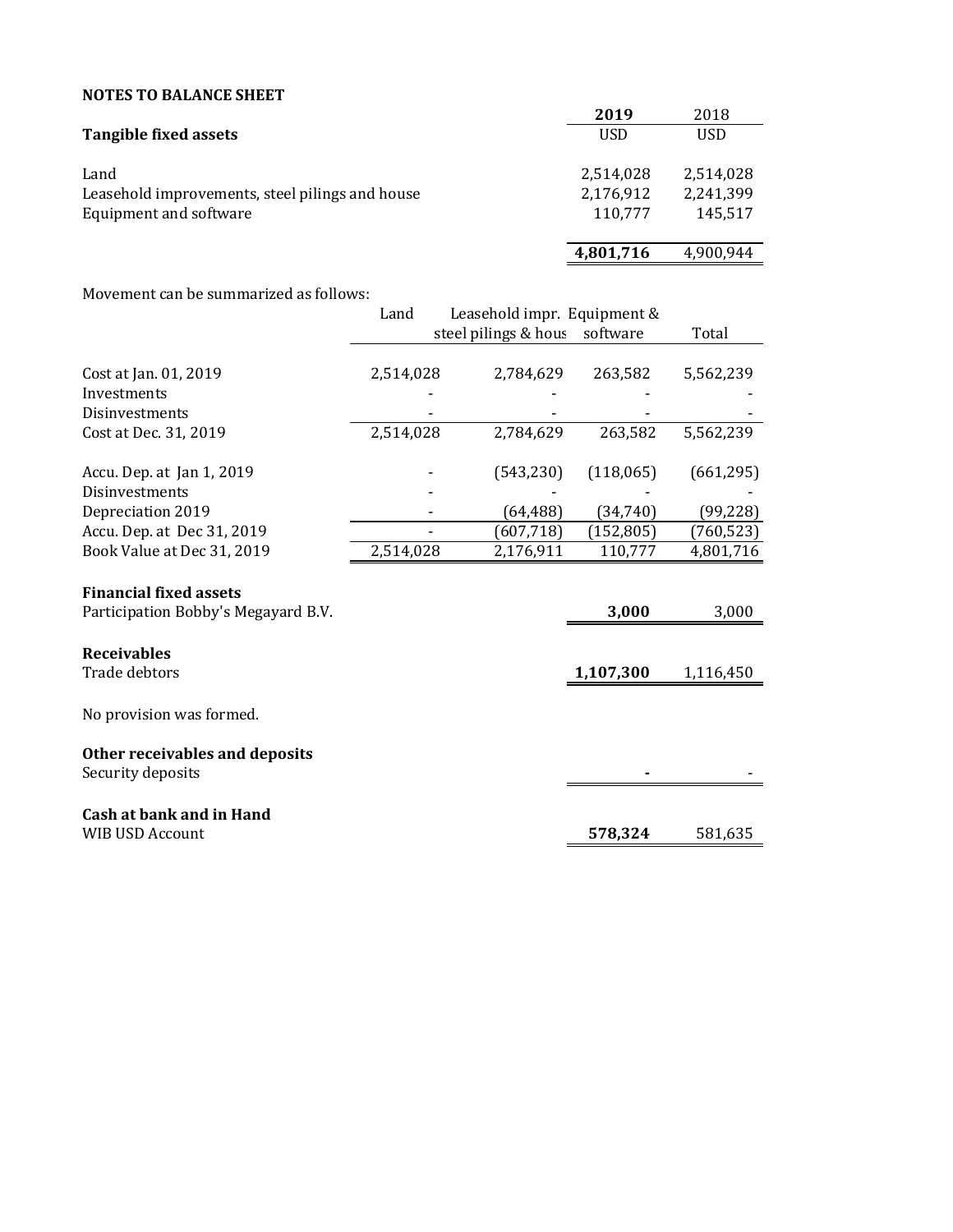| 2018<br>2019<br>40 L J |  |
|------------------------|--|
| <b>USD</b><br>USD      |  |

#### **Share capital issued and paid up**

The authorized share capital amounts to USD 180,000 and has been fully paid up.

| <b>Retained Earnings</b>  |         |         |
|---------------------------|---------|---------|
| Balance as of Jan 1       | 654.510 | 274.537 |
| Result                    | 237.164 | 379.973 |
| Balance as of December 31 | 891.674 | 654.510 |

In anticipation of the decision of the general meeting of shareholders, the profit of the financial year 2019 has been added to the other reserves (retained earnings).

#### **Long-term liabilities**

|                          | 2.857.945 | 3,348,675 |
|--------------------------|-----------|-----------|
| House Fuente loan        | 102.891   | 123.519   |
| Yard mortgage WIB Bank   | 340.379   | 397.354   |
| MDC loan                 | 1.207.019 | 1.413.597 |
| Bobby's Marina N.V. loan | 1,207,656 | 1.414.205 |
|                          |           |           |

#### *Bobby's Marina loan and MDC loan*

Five (=5% interest was charged on the loans Bobby Marina and MDC. No redemption schedule has been agreed upon.

#### *House Fuente loan*

WIB issued a loan of USD 260,000 for a parcel of land with thereonstanding building located at De La Fuente Street 22 in Cole Bay on 30th September 2009. The loan will be repaid in 180 monthly installments of USD 2,337. The interest rate is 7% per annum.

There is corporate guarantee of Bobby's Marina for the amount of USD 130,000 and corporate guarantee of Marina and Development Consultant (MDC) for the amount of USD 130,000.

#### **Current Liabilities**

| Rental Deposit Bobby's Megayard B.V. | 15.000  | 15.000  |
|--------------------------------------|---------|---------|
| Accounts payable                     | 314.664 | 282.144 |
| Deposit payable                      |         | 1.700   |
|                                      | 329.664 | 298.844 |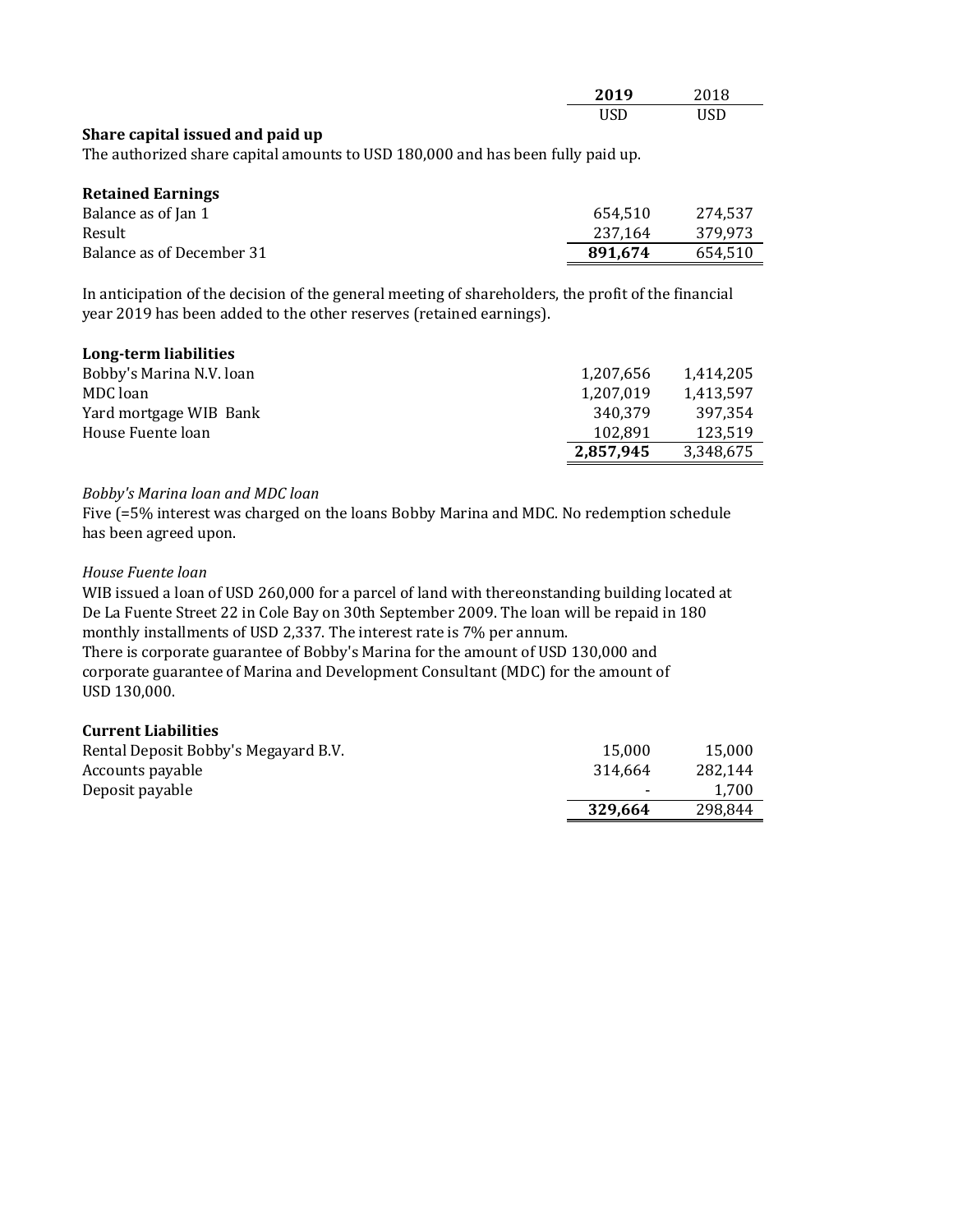## **NOTES TOT THE STATEMENTS OF INCOME**

|                                                           | 2019       | 2018       |
|-----------------------------------------------------------|------------|------------|
|                                                           | <b>USD</b> | <b>USD</b> |
| <b>Depreciation</b>                                       |            |            |
| Buldings, leasehold improvements, steel pilings and house | 64,488     | 65,300     |
| Equipment and software                                    | 34,740     | 38,868     |
|                                                           | 99,228     | 104,168    |
| <b>Housing</b>                                            |            |            |
| Maintenance buildings expenses                            | 4,835      |            |
| <b>Operating</b>                                          |            |            |
| Equipment rentals                                         |            |            |
| General                                                   |            |            |
| Equipment maintenance and general                         | 805        | 591        |
| Licenses and permits                                      | 1,046      | 1,046      |
| Legal and professional fees                               | 3,525      | 23,335     |
| Insurances                                                | 2,268      | 2,268      |
| Bankcharges                                               | 391        | 110        |
| Dues and subscriptions                                    | 1,210      | 1,210      |
|                                                           | 9,245      | 28,560     |
| <b>Interest</b>                                           |            |            |
| Loan Bobby's Marina N.V.                                  | 70,710     | 79,248     |
| Loan MDC                                                  | 70,680     | 79,219     |
| Loan house and yard                                       | 31,065     | 45,358     |
|                                                           | 172,455    | 203,825    |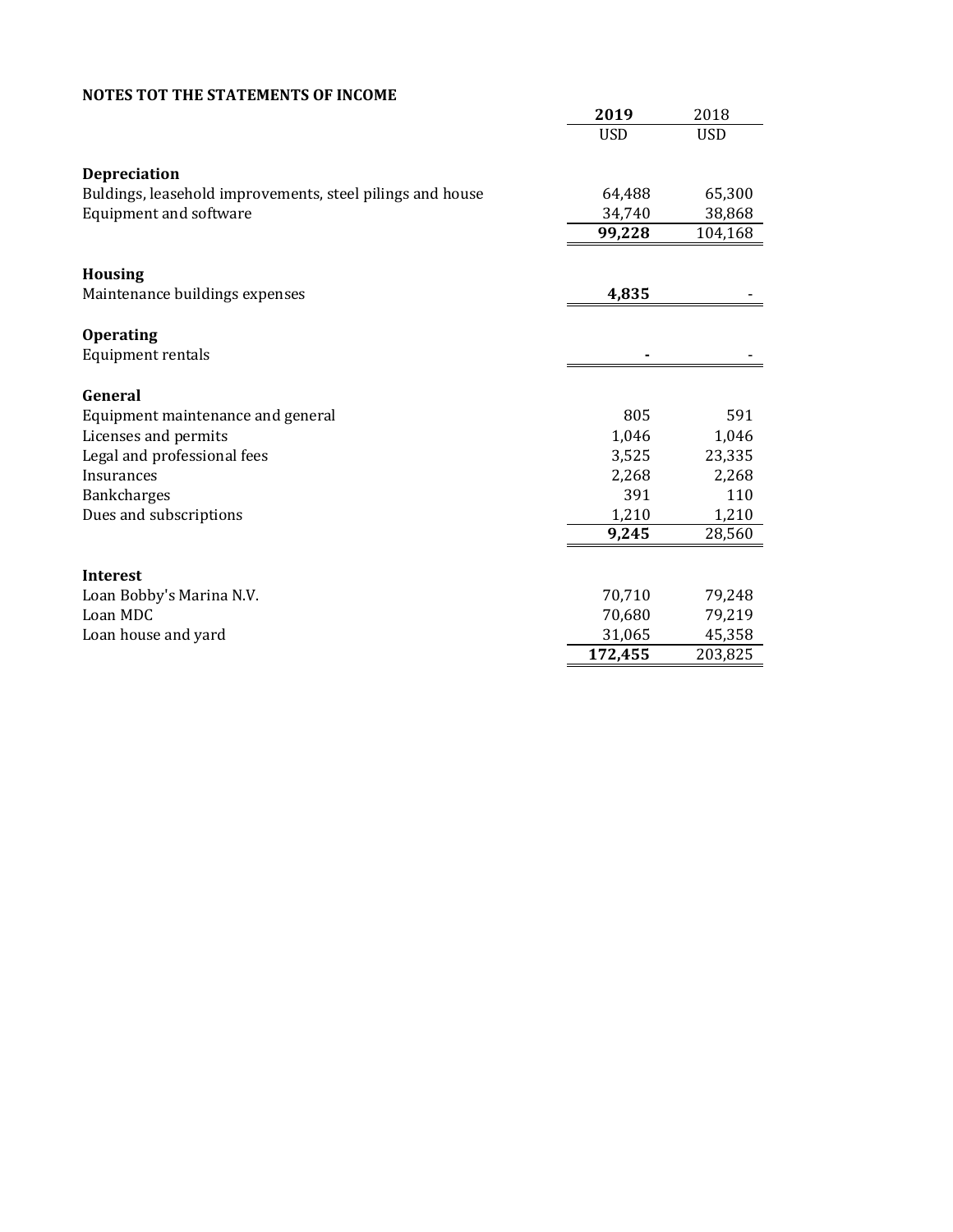## **FISCAL POSITION**

|                                                                                                         | 2019                 | 2019       | 2019       |
|---------------------------------------------------------------------------------------------------------|----------------------|------------|------------|
|                                                                                                         | <b>USD</b>           | <b>USD</b> | <b>USD</b> |
| Profit tax payable over 2019 can be summarized as follows:                                              |                      |            |            |
| Net income before taxation according to the statement of income<br>for the year ended December 31, 2019 |                      |            | 348,263    |
| Turnover tax: 10% of USD                                                                                |                      | 33,734     | 3,373      |
| Investment allowance 2018:<br>2019: no investments<br>2018: no investments                              |                      |            |            |
| Commercial depreciation<br>Fiscal depreciation                                                          | 99,228<br>(421, 255) |            | (322,027)  |
| Offset fiscal loss 2011                                                                                 |                      |            | (29,610)   |
| <b>Taxable amount</b>                                                                                   |                      |            | (0)        |
| No profit tax becomes payable.                                                                          |                      |            |            |
| The following specification of the compensated losses can be given:                                     |                      |            |            |
| 2011 (compensated USD 29,610)                                                                           |                      |            |            |
|                                                                                                         |                      |            |            |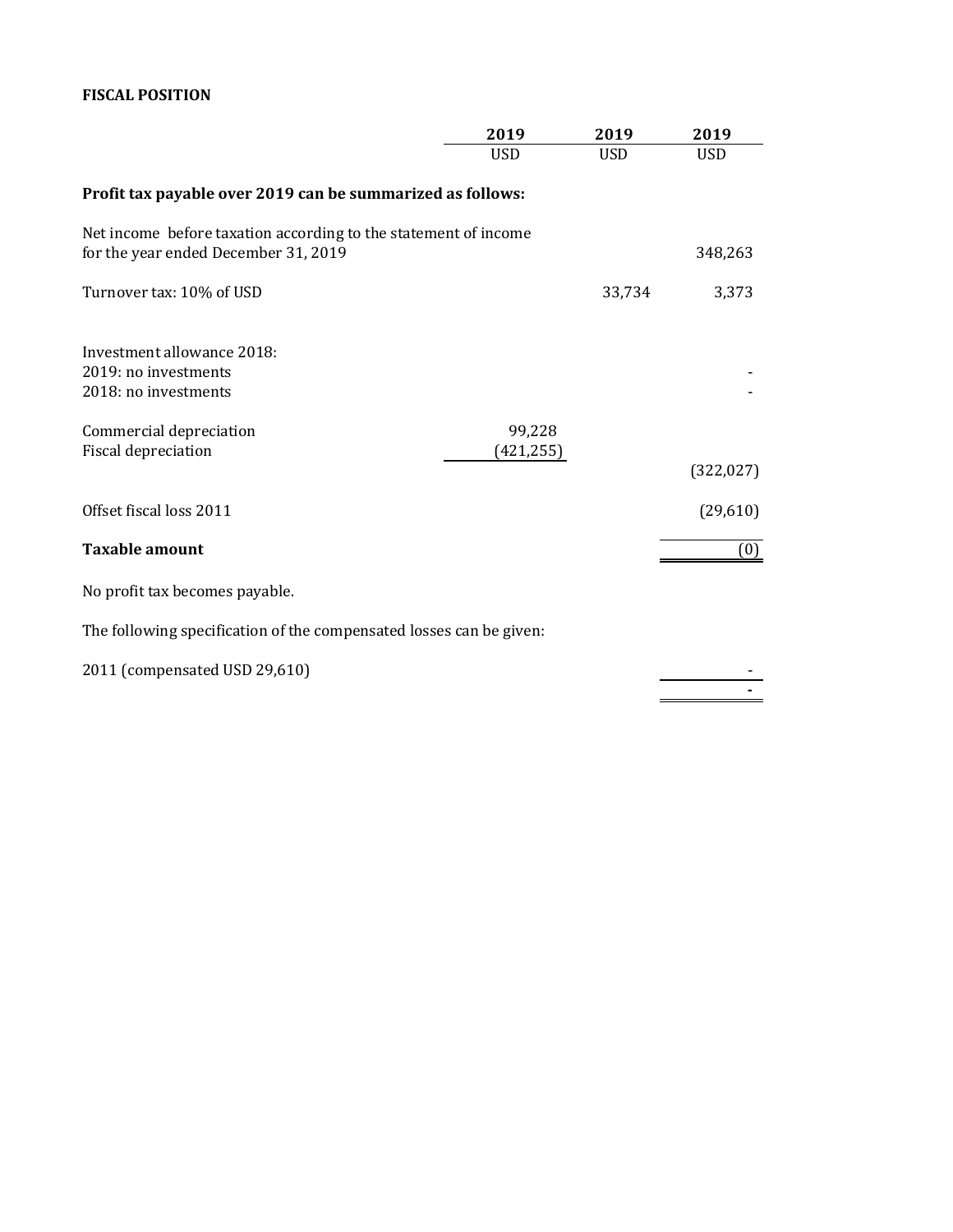#### **Balance sheet as of December 31, 2019**

| Unaudited                         | 2019       |            | 2018       |                  |  |
|-----------------------------------|------------|------------|------------|------------------|--|
|                                   | <b>USD</b> | <b>USD</b> | <b>USD</b> | <b>USD</b>       |  |
| Assets                            |            |            |            |                  |  |
| <b>Fixed assets</b>               |            |            |            |                  |  |
| Land                              | 2,514,028  |            | 2,514,028  | 3                |  |
| Leasehold improvements            | 1,603,631  |            | 1,648,543  | 3                |  |
| <b>House Fuente Street</b>        | 225,959    |            | 233,931    | 3                |  |
| Steel pilings                     | 347,322    |            | 358,926    | $\sqrt{3}$       |  |
| Equipment                         | 110,777    |            | 145,517    | 3                |  |
| Software                          |            |            |            | 3                |  |
|                                   |            | 4,801,717  |            | 4,900,945        |  |
| <b>Financial fixed assets</b>     |            | 3,000      |            | 3,000<br>4       |  |
| <b>Current assets</b>             |            |            |            |                  |  |
| Accounts receivable               | 1,107,300  |            | 1,116,450  | 6                |  |
| Security deposits                 |            |            |            | $\boldsymbol{7}$ |  |
| Other                             | 42         |            |            |                  |  |
| Cash and banks                    | 578,324    |            | 581,634    | 8                |  |
|                                   |            | 1,685,666  |            | 1,698,084        |  |
|                                   |            | 6,490,383  |            | 6,602,029        |  |
| Equity and liabilities            |            |            |            |                  |  |
| <b>Equity</b>                     |            |            |            |                  |  |
| Share capital, issued and paid up | 180,000    |            | 180,000    | $\overline{9}$   |  |
| Additional paid in capital        | 2,120,000  |            | 2,120,000  | 9                |  |
| Retained earnings                 | 654,510    |            | 274,537    | $\overline{9}$   |  |
| Result for the year               | 237,164    |            | 379,973    | 9                |  |
|                                   |            | 3,191,674  |            | 2,954,510        |  |
| <b>Provisions</b>                 |            |            |            |                  |  |
| Deferred profit tax               |            | 111,099    |            |                  |  |
| <b>Long-term liabilities</b>      |            |            |            |                  |  |
| Bobby's Marina N.V. loan          | 1,207,656  |            | 1,414,204  | 11               |  |
| MDC loan                          | 1,207,019  |            | 1,413,597  | 11               |  |
| Yard mortgage                     | 340,379    |            | 397,354    | 11               |  |
| Loan House                        | 102,891    |            | 123,519    | 11               |  |
|                                   |            | 2,857,945  |            | 3,348,674        |  |
| <b>Current liabilities</b>        |            |            |            |                  |  |
| Accounts payable                  | 314,665    |            | 282,145    | 12B              |  |
| Rental deposit                    | 15,000     |            | 16,700     | 12D              |  |
| Other payables                    |            |            |            | 12D              |  |
|                                   |            | 329,665    |            | 298,845          |  |
|                                   |            | 6,490,383  |            | 6,602,029        |  |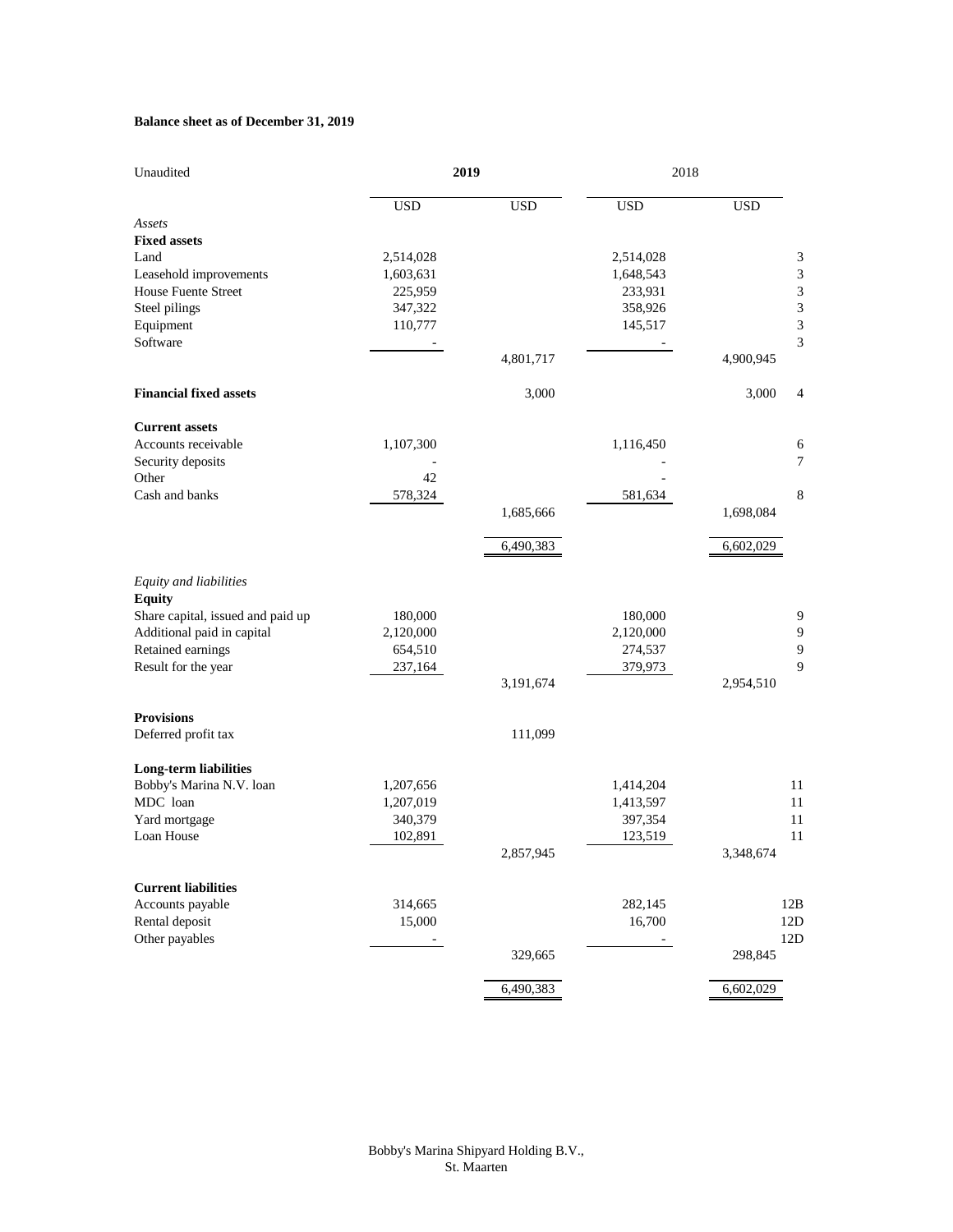#### **Statement of income for the year 2019**

| Unaudited                    | 2019       |            | 2018       |            |    |
|------------------------------|------------|------------|------------|------------|----|
|                              | <b>USD</b> | <b>USD</b> | <b>USD</b> | <b>USD</b> |    |
| Rental income                | 500,400    |            | 587,401    |            | 15 |
| Sales equipment rental       | 166,300    |            | 166,800    |            | 15 |
|                              |            | 666,700    |            | 754,201    | 15 |
| Turnover tax                 |            | 33,734     |            | 37,675     | 15 |
| Gross margin                 |            | 632,966    |            | 716,526    | 15 |
| <b>Expenses</b>              |            |            |            |            |    |
| Housing expenses             | 4,835      |            |            |            | 18 |
| Operating expenses           |            |            |            |            | 18 |
| General expenses             | 8,185      |            | 28,560     |            | 18 |
| Depreciation expenses        | 99,228     |            | 104,168    |            | 17 |
|                              |            | 112,248    |            | 132,728    |    |
| <b>Operating result</b>      |            | 520,718    |            | 583,798    |    |
| Interest revenues (expenses) |            | (172, 455) |            | (203, 825) | 19 |
| Result before profit tax     |            | 348,263    |            | 379,973    |    |
| Taxes                        |            | 111,099    |            |            | 20 |
| <b>Result for the year</b>   |            | 237,164    |            | 379,973    |    |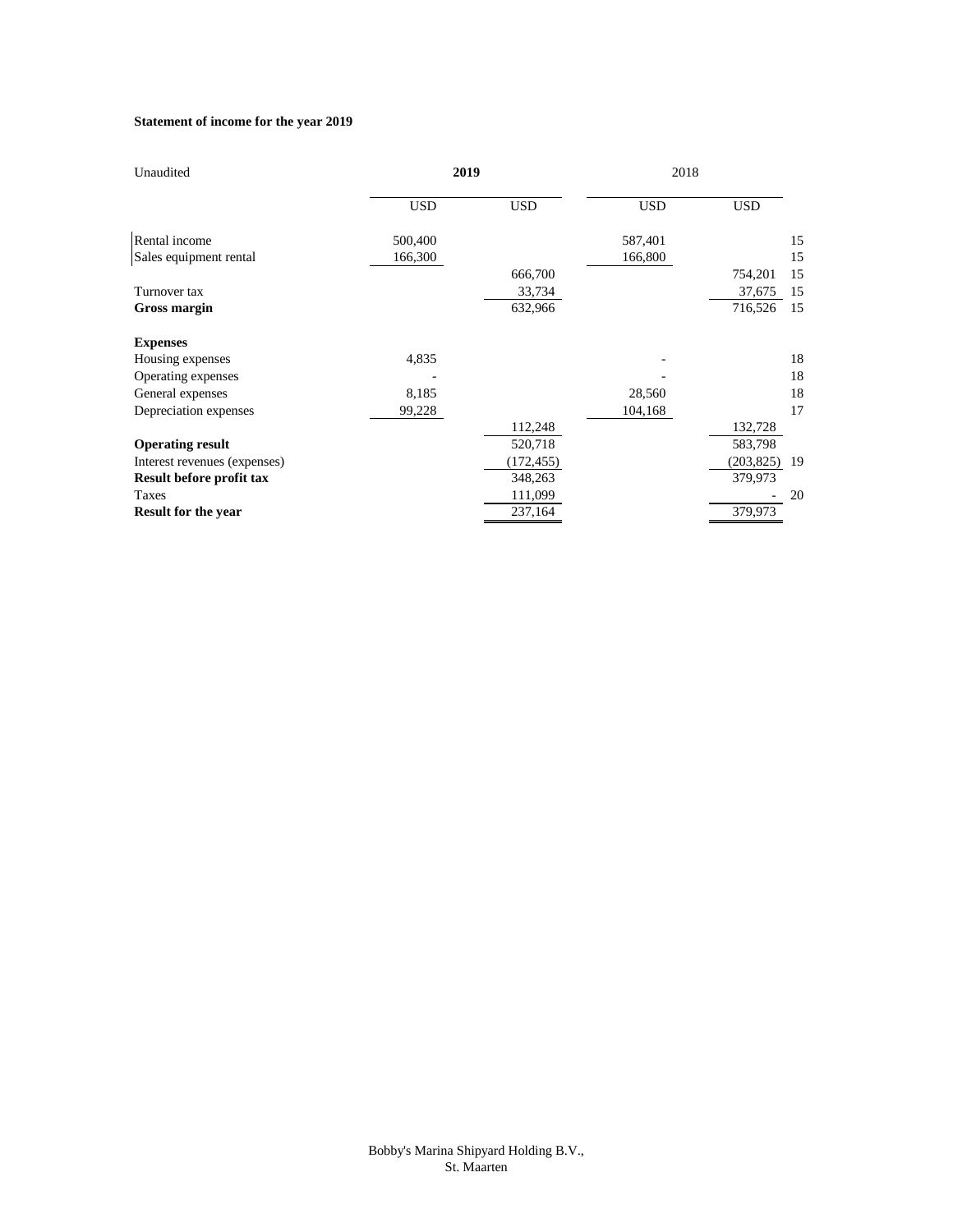Name: Bobby's Marina Shipyard Holding B.V. Trial Balance 2019

|         | <b>Accountno Description</b>                | Debit        | Credit       |                |
|---------|---------------------------------------------|--------------|--------------|----------------|
|         | 1000 Suspense Account                       |              |              | $\mathbf{1}$   |
|         | 1001 WIB 800019404                          | 578,323.76   |              | $\overline{c}$ |
|         | 1020 Petty Cash                             |              |              | $\overline{3}$ |
| 1200 AR |                                             | 1,107,300.00 |              | $\overline{4}$ |
|         | 1240 Inter-company                          | $\Omega$     |              | 5              |
|         | 1490 Participation Megayard                 | 3,000.00     |              | 6              |
|         | 1520 Bobby's Marina N.V.                    |              |              | $\overline{7}$ |
|         | 1530 MDC                                    |              |              | 8              |
|         | 1550 Bobby's Megayard                       | 42.40        |              | 9              |
|         | 1570 Deposits                               |              |              | 10             |
|         | 1600 Steel Pilings                          | 464,199.60   |              | 11             |
|         | 1715 Accum Depr Steel Piling                |              | 105,273.54   | 12             |
|         | 1755 Accum Depreciation Equipm              |              |              | 13             |
|         | 1770 House Fuente Street                    | 324,148.72   |              | 14             |
|         | 1775 Fuente depreciation                    |              | 90,217.85    | 15             |
|         | 1780 Equipment                              | 239,524.96   |              | 16             |
|         | 1790 Accum Depr Equipm                      |              | 94,008.00    | 17             |
|         | 1800 Vehicles                               | 49,496.16    |              | 18             |
|         | 1810 Vehicles depreciation                  |              | 49,496.00    | 19             |
|         | 1840 Software                               | 24,056.94    |              | 20             |
|         | 1842 Software depreciation                  |              | 24,056.94    | 21             |
|         | 1850 Land                                   | 2,514,027.99 |              | 22             |
|         | 1990 Building Improvements                  | 1,996,280.38 |              | 23             |
|         | 1995 Accum Depr Bulding Impr                |              | 347,737.60   | 24             |
|         | 1900 Incorporatoin Cost                     |              |              | 25             |
|         | 2000 Accounts Payable                       |              | 314,664.79   | 26             |
|         | 2260 Deposits payable                       |              |              | 27             |
|         | 2270 Rental deposits                        |              | 15,000.00    | 28             |
|         | 2280 C/a BM Group Holding                   |              |              | 29             |
|         | 2282 BMG Interest AP                        | 277,258.25   |              | 30             |
|         | 2287 MDC Interest AP                        | 277,258.25   |              | 31             |
|         | 2290 Accounting fees payable / Match Adv AP |              |              | 32             |
|         | 2300 TOT payable                            |              |              | 33             |
|         | 2500 Bobby's Marina Long term loan          |              | 1,414,204.46 | 34             |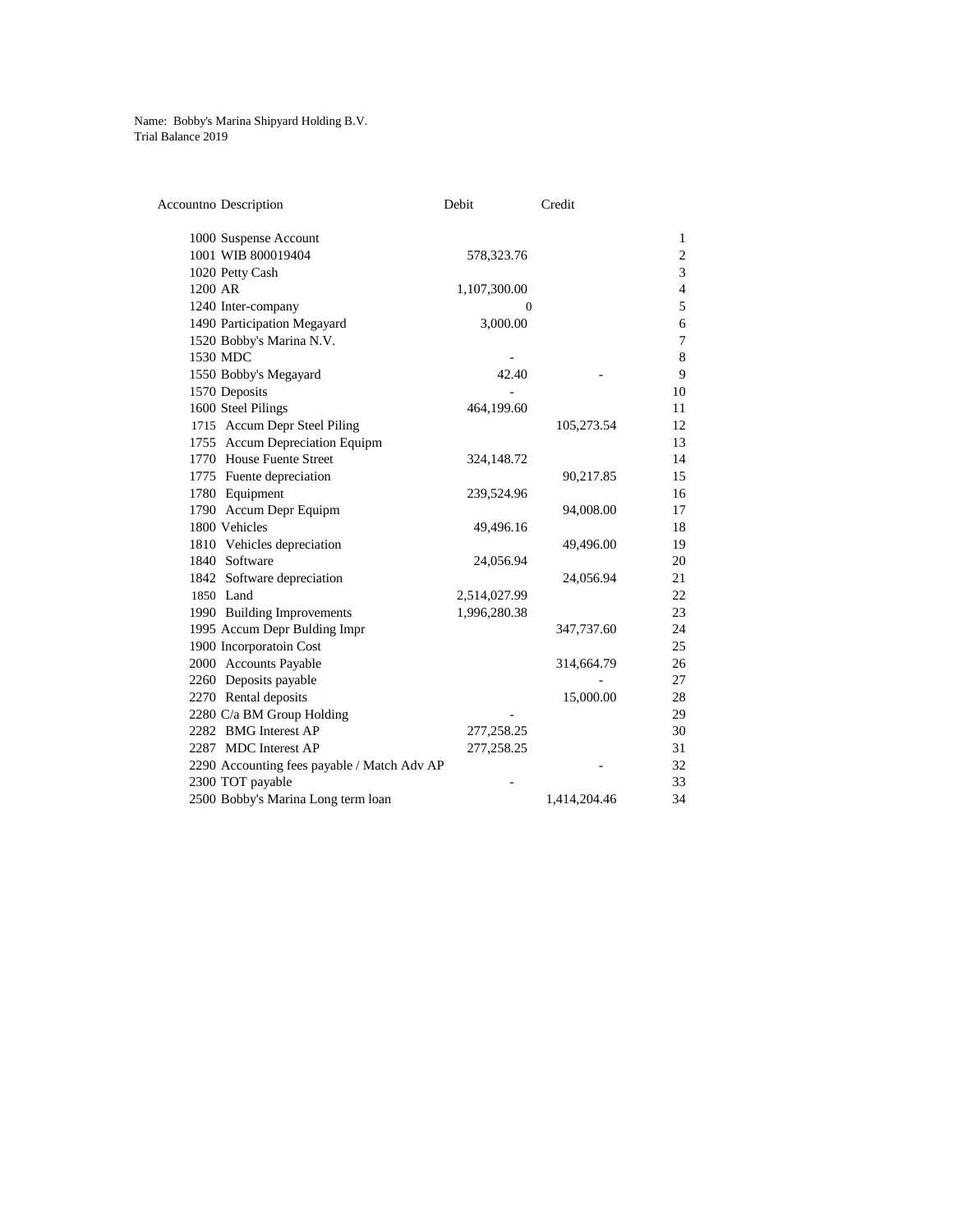| 2520 MDc Long term loan             |      |                | 1,413,597.10 | 35 |
|-------------------------------------|------|----------------|--------------|----|
| 2540 Yard mortgage                  |      |                | 339,852.24   | 36 |
| 2550 Loan House Fuente St 500368004 |      |                | 102,890.85   | 37 |
| 3010 Retained earnings              |      |                | 764,466.46   | 38 |
| 3020 Issued Share Capital           |      |                | 180,000.00   | 39 |
| 3040 Paid in Surplus                |      |                | 2,120,000.00 | 40 |
| 3200 Owners equity                  |      | 109,956.25     |              | 41 |
| 3999 Closing acc                    |      |                |              | 42 |
| 4006 Sales Equipment Rental         |      |                | 166,300.00   | 43 |
| 4014 Sales Services                 |      |                | 500,400.02   | 44 |
| 4140 Finance charges                |      |                |              |    |
| 6100 Equipment rental               |      |                |              | 45 |
| 6120 R & M General                  |      | 805.00         |              | 46 |
| 6130 R $&$ M Buildings              |      | 4,834.79       |              | 47 |
| 6140 R $&$ M Equipm                 |      |                |              |    |
| 6200 Office exp                     |      |                |              | 48 |
| 6250 Fuel exp                       |      | $\overline{0}$ |              | 49 |
| 6270 Security exp                   |      |                |              | 50 |
| 6290 Dues & subscriptions           |      | 150.00         |              |    |
| 6310 licenses and permits           |      | 1,046.35       |              | 51 |
| 6320 Legal & professional fees      |      | 3,525.00       |              | 52 |
| 6330 Insurance                      |      | 2,267.50       |              | 53 |
| 6340 Printing en reproduction       |      |                |              | 54 |
| 6370 Turnover tax exp               |      | 33,734.02      |              | 55 |
| 6390 Finance charges                |      |                |              | 56 |
| 6400 Interest exp                   |      | 30,538.13      |              | 57 |
| 6410 Bank Charges                   |      | 391.38         |              | 58 |
| 6460 Bank Diff                      |      |                |              |    |
|                                     |      |                |              | 59 |
|                                     | 0.02 | 8,042,165.83   | 8,042,165.85 | 60 |
|                                     |      | ok             | ok           | 61 |
|                                     |      | 77,292.17      | 666,700.02   | 62 |
|                                     |      | (589, 407.85)  |              | 63 |
|                                     |      |                |              |    |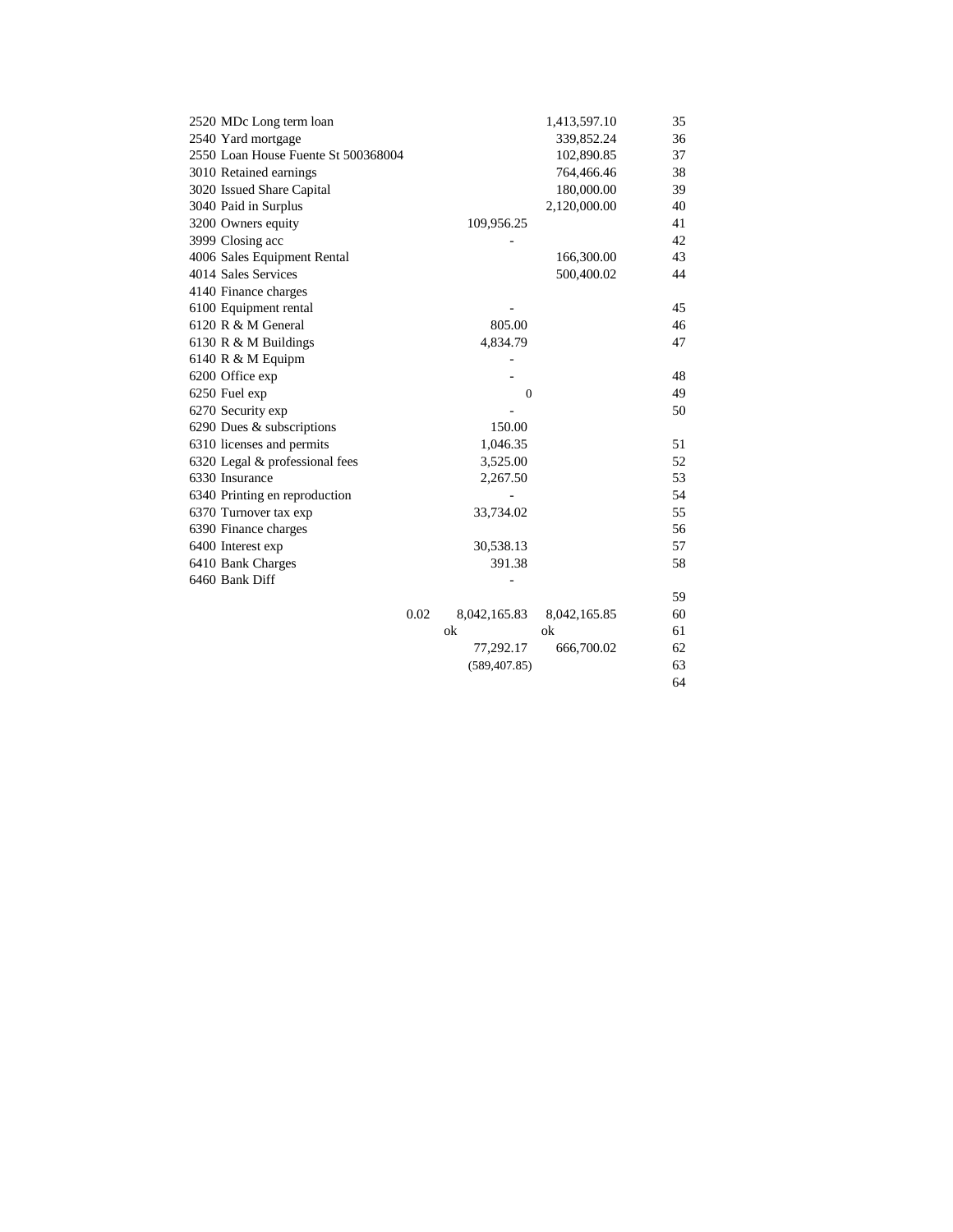#### **Corrections BMSH**

|              |              |                                                |                               |              |      | <b>Balance</b> sheet | Profit & Loss Account |             |                |
|--------------|--------------|------------------------------------------------|-------------------------------|--------------|------|----------------------|-----------------------|-------------|----------------|
|              | <b>GL</b> nr | <b>GL Description</b>                          | <b>Description of adjustm</b> | $\mathbf{D}$ |      | $\mathbf C$          | D                     | $\mathbf C$ | <b>Section</b> |
|              |              |                                                |                               |              |      |                      |                       |             |                |
| 1            | 6470         | Depr. Equipm                                   | Depreciation exp              |              |      |                      | 34,740.00             |             |                |
|              | 1755         | Depr Equipment                                 | Depreciation exp              |              |      | 34,740.00            |                       |             |                |
|              | 6470         | Depr House Fuente S Depreciation exp           |                               |              |      |                      | 7,972.00              |             |                |
|              | 1775         | Depr House Fuente S                            | Depreciation exp              |              |      | 7,972.00             |                       |             |                |
|              | 6470         | Depr leasehold impr                            | Depreciation exp              |              |      |                      | 44,911.92             |             |                |
|              | 1995         | Leasehold impro                                | Depreciation exp              |              |      | 44.911.92            |                       |             |                |
|              | 6470         | Depr steel pilings                             | Depreciation exp              |              |      |                      | 11,604.00             |             |                |
|              |              | 1605 umulated depr Steel pil Depreciation exp  |                               |              |      | 11,604.00            |                       |             |                |
|              |              |                                                |                               |              |      |                      |                       |             |                |
| $\mathbf{2}$ |              | 6401 Interest Bobby's M loan Interest 5% 20179 |                               |              |      |                      | 70,710.20             |             | ok             |
|              | 6402         | Interest MDC loan                              | Interest 5% 20179             |              |      |                      | 70,679.86             |             | ok             |
|              |              | 2500 Bobby's Marina Long t Interest 5% 20179   |                               |              |      | 70,710.20            |                       |             | ok             |
|              |              | 2520 MDc Long term loan                        | Interest 5% 20179             |              |      | 70,679.86            |                       |             | ok             |
|              |              |                                                |                               |              |      |                      |                       |             | ok             |
| 3            |              | 2540 WIB Loan 0103                             | Correction interest loan WIB  |              |      | 526.44               |                       |             | ok             |
|              |              | 6400 Interest WIB Loans                        | Correction interest loan WIB  |              |      |                      | 526.44                |             | ok             |
|              |              |                                                |                               |              |      |                      |                       |             | ok             |
|              |              | 9200 Deferred Profit tax                       | Profit tax 2019               |              |      |                      | 111,099.34            |             |                |
|              |              | 2600 Provision profit tax                      | Profit tax 2019               |              |      | 111,099.34           |                       |             |                |
|              |              |                                                |                               |              |      |                      |                       |             |                |
|              |              |                                                |                               |              | 0.00 | 352,243.76           | 352,243.76            |             |                |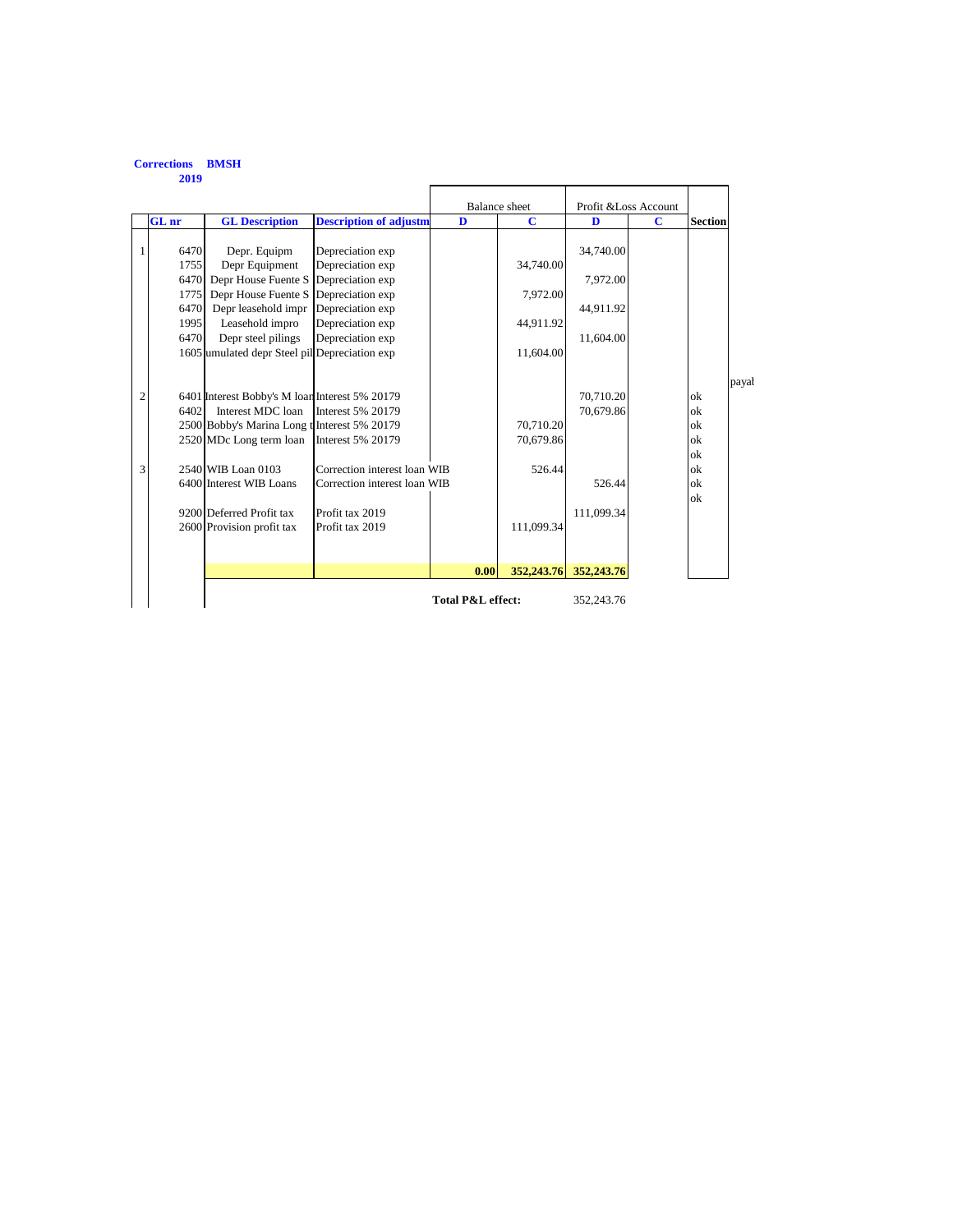#### **ACCOUNT LEAD SHEET** section: 3 doc.: 1

Name: Bobby's Marina Shipyard Holding B.V.

| <b>Fixed Assets</b> | Page |
|---------------------|------|

| Specification                                     |                      |            |                       |                      |                       |          |                         |
|---------------------------------------------------|----------------------|------------|-----------------------|----------------------|-----------------------|----------|-------------------------|
|                                                   |                      | year end   |                       |                      |                       |          |                         |
|                                                   | trail balance        | correcties | report                | prior                |                       |          |                         |
|                                                   | 12/31/2018           |            | 12/31/2018            | year                 |                       |          |                         |
| Account                                           |                      |            |                       |                      |                       |          |                         |
| number Description                                | <b>USD</b>           | <b>USD</b> | <b>USD</b>            | <b>USD</b>           |                       |          |                         |
|                                                   |                      |            |                       |                      |                       |          |                         |
|                                                   |                      |            |                       |                      |                       |          |                         |
|                                                   |                      |            |                       |                      |                       |          |                         |
| 1850 Land                                         | 2,514,028            |            | 2,514,028             | 2,514,028            |                       | ok       |                         |
| 1600 Steel Pilings                                | 464,200              |            | 464,200               | 464,200              |                       |          | 2.5% depreciation start |
| 1715<br>Accum Depr Steel Piling                   | $-105,274$           | $-11,604$  | $-116,878$            | $-105,274$           | 347,322               | ok       | 358,926                 |
| 1800 Vehicles                                     | 49.496               |            | 49.496                | 49.496               |                       | ok       |                         |
| 1810 Accum Depr Vehicles                          | $-49,496$            |            | $-49.496$             | $-49,496$            | $\boldsymbol{\theta}$ | $\alpha$ |                         |
| 1990 Leasehold improvement                        | 1,996,280            |            | 1,996,280             | 1,996,281            |                       |          | 2.5% depreciation start |
| 1995 Accum Depr Bulding Impr                      | $-347,738$           | $-44,912$  | $-392,650$            | $-347,738$           | 1,603,631             | ok       | 1,648,543               |
| 1780 Equipment                                    | 239,525              |            | 239,525               | 239,525              |                       | 20%      |                         |
| <b>Accum Depreciation Equi</b><br>1755            |                      |            |                       |                      | $110,777$ ok          |          | 145,517                 |
| Accum Ttl dep<br>1790<br>1770 House Fuente Street | $-94,008$<br>324,149 | $-34,740$  | $-128,748$<br>324,149 | $-94,008$            |                       |          |                         |
| 1755 Depr House Fuente St                         | $-90,218$            | $-7,972$   | $-98,190$             | 324,149<br>$-90,218$ | 225,959 ok            |          | 233,931                 |
| 1840 Software                                     | 24,057               |            | 24,057                | 24,057               |                       |          |                         |
| 1842 Software depreciation                        | $-24,057$            |            | $-24,057$             | $-24,057$            |                       |          |                         |
|                                                   |                      |            |                       |                      |                       |          |                         |
|                                                   |                      |            |                       |                      |                       |          |                         |
|                                                   |                      |            |                       |                      |                       |          |                         |
|                                                   |                      |            |                       |                      |                       |          |                         |
|                                                   |                      |            |                       |                      |                       |          |                         |
|                                                   |                      |            |                       |                      |                       |          |                         |
|                                                   |                      |            |                       |                      |                       |          |                         |
| Total                                             | 4,900,945            | $-99,228$  | 4,801,717             | 4,900,945            |                       |          |                         |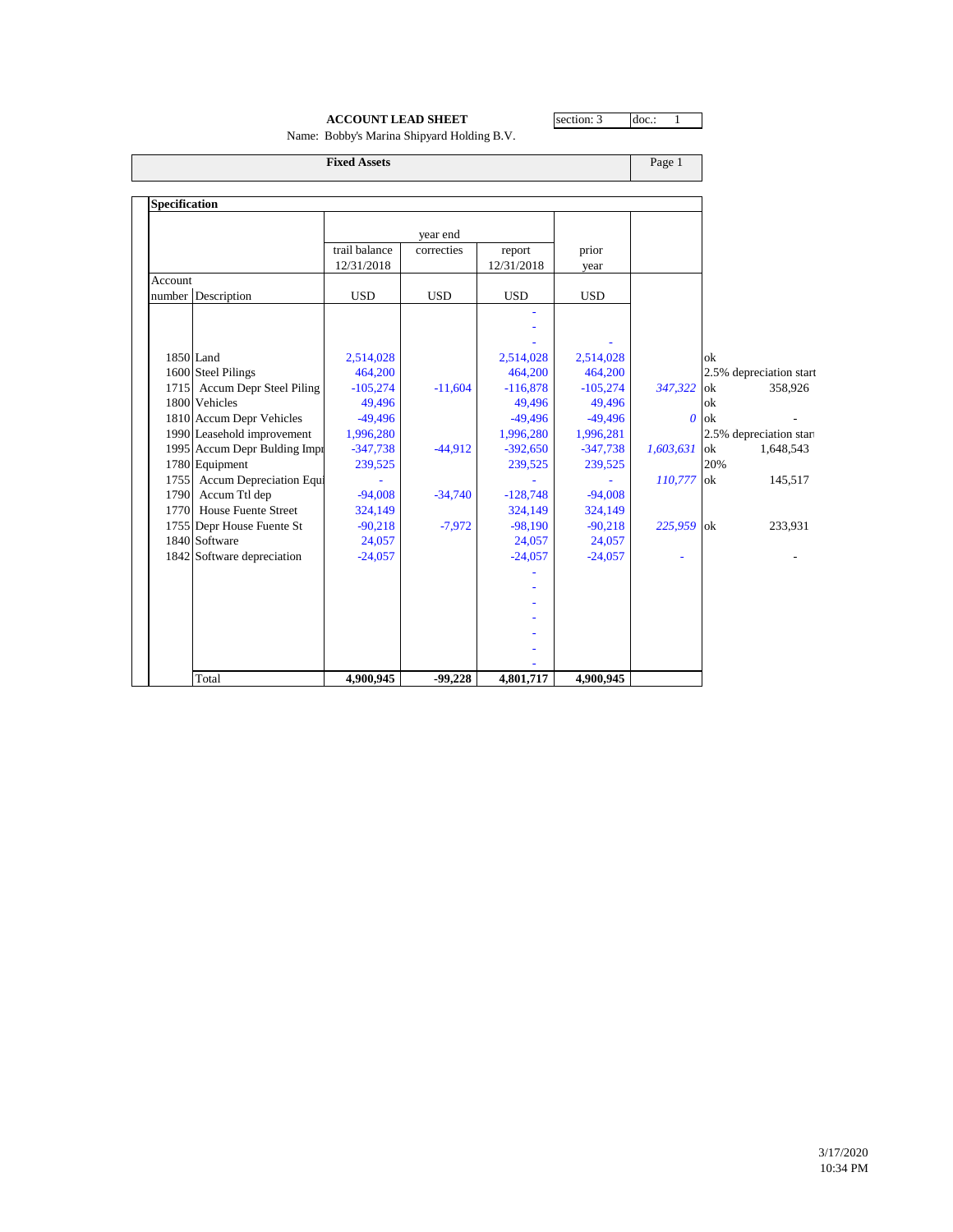#### **ACCOUNT LEAD SHEET** section: 4 doc.: 1

Name: Bobby's Marina Shipyard Holding B.V.

#### **Financial fixed assets** Page 1

|                   |                       |               |                         | Ξ<br>۳               |              |  |
|-------------------|-----------------------|---------------|-------------------------|----------------------|--------------|--|
|                   |                       |               |                         | ۳                    |              |  |
|                   | 1490 Participation BM | 3,000         |                         | 3,000                | 3,000        |  |
| Account<br>number | Description           | $_{\rm USD}$  | <b>USD</b>              | <b>USD</b><br>ä,     | $_{\rm USD}$ |  |
|                   |                       | 12/31/2018    |                         | report<br>12/31/2018 | prior year   |  |
|                   |                       | trial balance | year end<br>corrections |                      |              |  |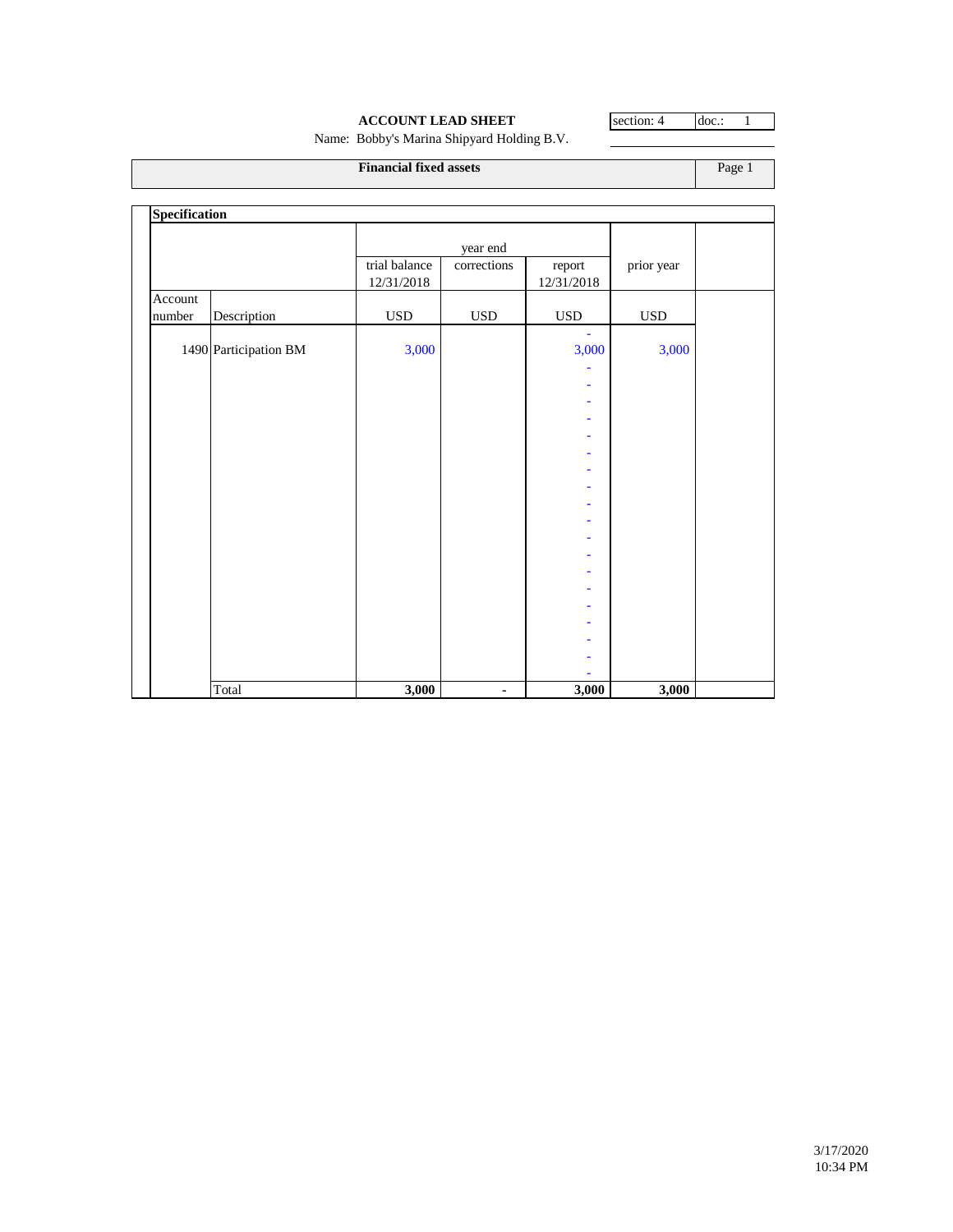#### **ACCOUNT LEAD SHEET** section: 6 doc.: 1

Name: Bobby's Marina Shipyard Holding B.V.

#### **Accounts receivable** Page 1

| <b>Specification</b> |             |                             |              |                      |              |         |
|----------------------|-------------|-----------------------------|--------------|----------------------|--------------|---------|
|                      |             |                             | year end     |                      |              |         |
|                      |             | trial balance<br>12/31/2018 | corrections  | report<br>12/31/2018 | prior year   |         |
| Account              |             |                             |              |                      |              |         |
| number               | Description | $_{\rm USD}$                | $_{\rm USD}$ | $_{\rm USD}$         | $_{\rm USD}$ |         |
| $1200\; \mathrm{AR}$ |             | 1,107,300                   |              | 1,107,300            | 1,116,450    | $6 - 2$ |
|                      |             |                             |              |                      |              |         |
|                      |             |                             |              | ٠                    |              |         |
|                      |             |                             |              | ۰                    |              |         |
|                      |             |                             |              | ۰                    |              |         |
|                      |             |                             |              |                      |              |         |
|                      |             |                             |              | ٠                    |              |         |
|                      |             |                             |              | ۰                    |              |         |
|                      |             |                             |              |                      |              |         |
|                      |             |                             |              |                      |              |         |
|                      |             |                             |              |                      |              |         |
|                      |             |                             |              |                      |              |         |
|                      |             |                             |              |                      |              |         |
|                      |             |                             |              |                      |              |         |
|                      |             |                             |              |                      |              |         |
|                      |             |                             |              |                      |              |         |
|                      |             |                             |              |                      |              |         |
|                      |             |                             |              | ۰                    |              |         |
|                      |             |                             |              |                      |              |         |
|                      |             |                             |              |                      |              |         |
|                      | Total       | 1,107,300                   | ٠            | 1,107,300            | 1,116,450    |         |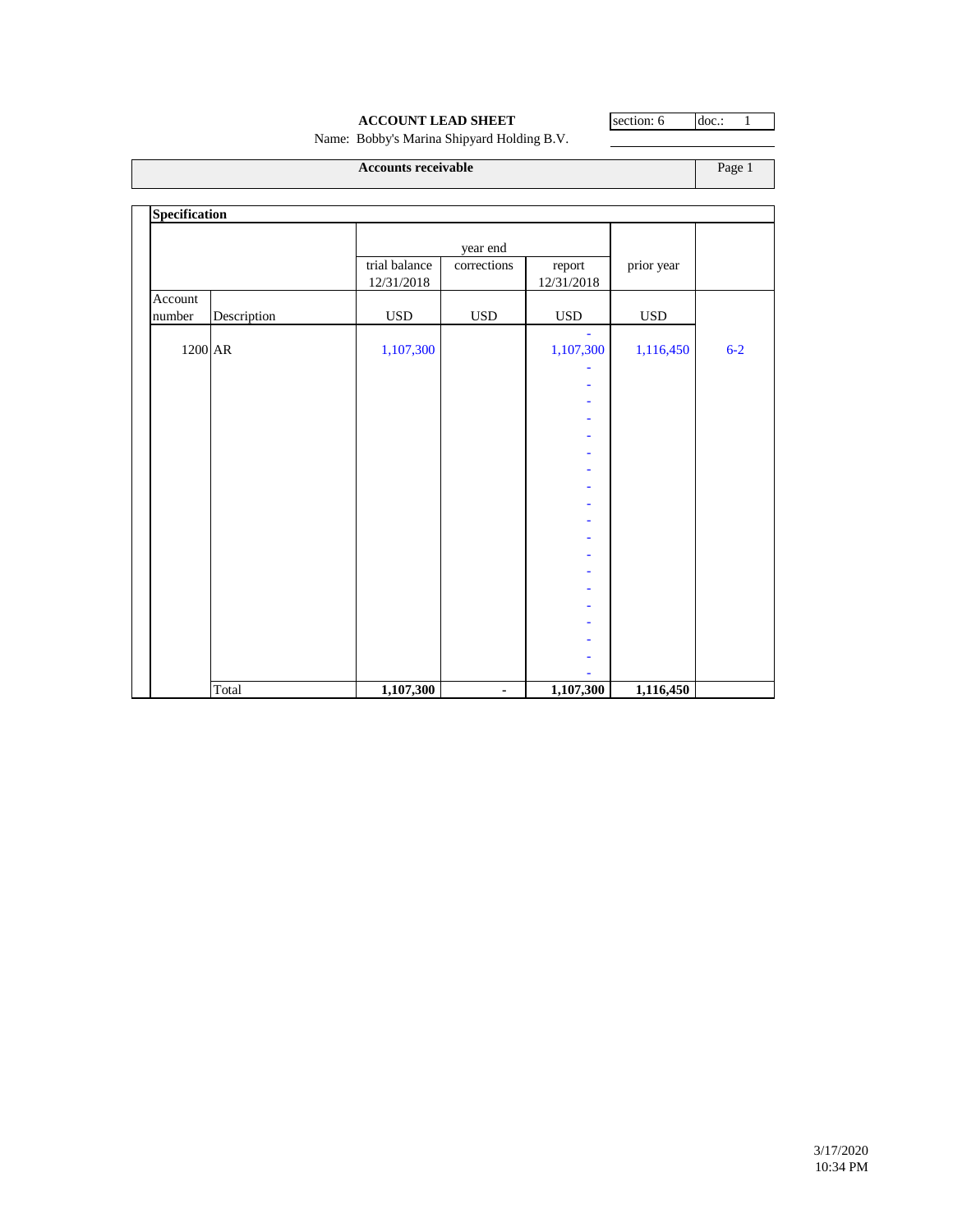#### **ACCOUNT LEAD SHEET** section: 7 doc.: 1

Name: Bobby's Marina Shipyard Holding B.V.

**Specification Other current assets Page 1** 

|         |                       |                | year end     |                |                              |
|---------|-----------------------|----------------|--------------|----------------|------------------------------|
|         |                       | trail balance  | correcties   | report         | prior                        |
|         |                       | 12/31/2018     |              | 12/31/2018     | year                         |
| Account |                       |                |              |                |                              |
| number  | Description           | $_{\rm USD}$   | $_{\rm USD}$ | $_{\rm USD}$   | <b>USD</b>                   |
|         |                       |                |              | ÷              |                              |
|         | 1570 Security deposit |                |              |                |                              |
|         |                       | ۰              |              |                |                              |
|         |                       |                |              |                |                              |
|         |                       |                |              |                |                              |
|         |                       |                |              |                |                              |
|         |                       |                |              |                |                              |
|         |                       |                |              |                |                              |
|         |                       |                |              |                |                              |
|         |                       |                |              |                |                              |
|         |                       |                |              |                |                              |
|         |                       |                |              |                |                              |
|         |                       |                |              |                |                              |
|         |                       |                |              |                |                              |
|         |                       |                |              |                |                              |
|         |                       |                |              |                |                              |
|         |                       |                |              |                |                              |
|         |                       |                |              |                |                              |
|         |                       |                |              |                |                              |
|         |                       |                |              | ٠              |                              |
|         | Total                 | $\blacksquare$ | ä,           | $\blacksquare$ | $\qquad \qquad \blacksquare$ |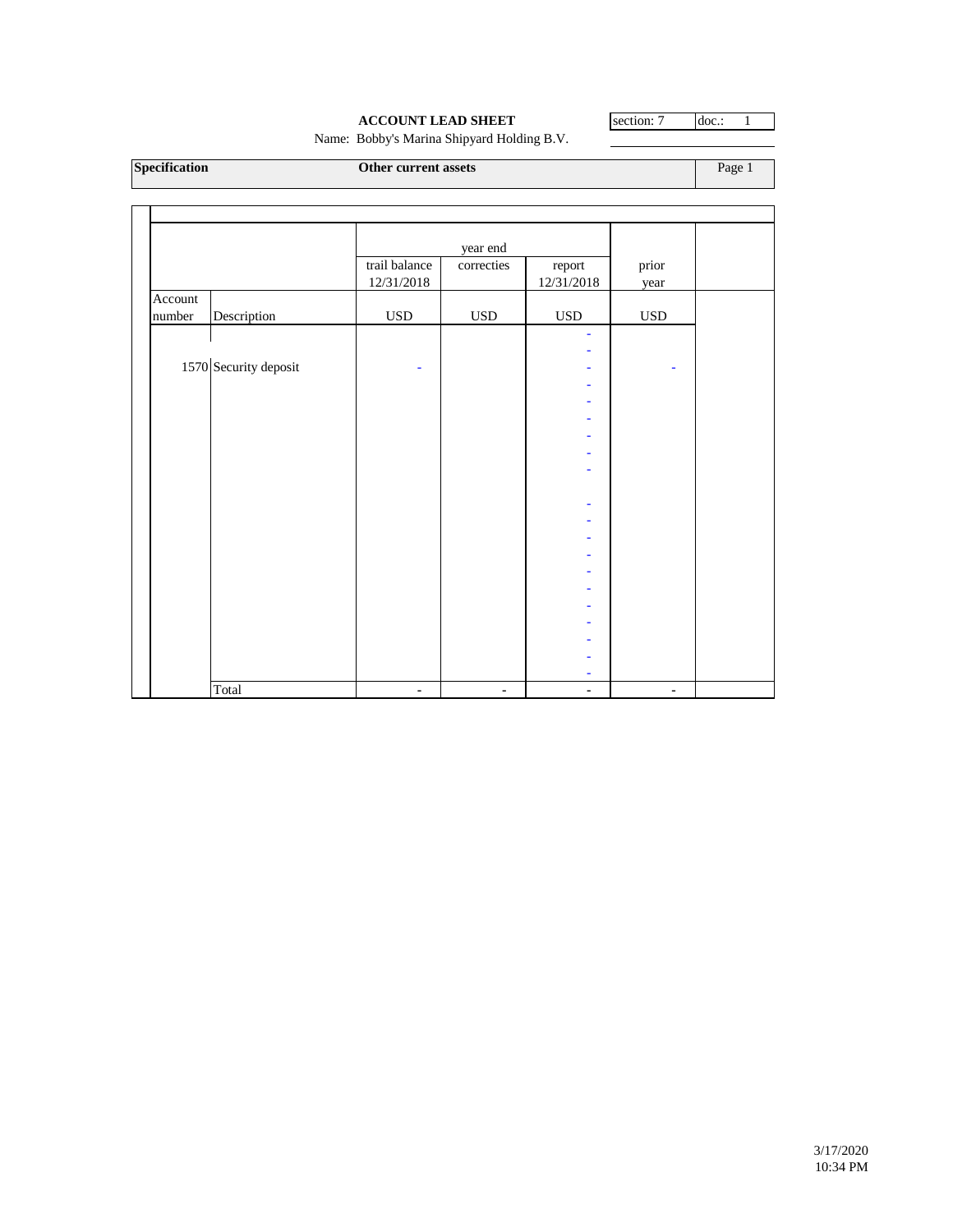#### **ACCOUNT LEAD SHEET** section: 7B stuk: 1

Name: Bobby's Marina Shipyard Holding B.V.

**Specification Intercompany accounts Intercompany accounts Blad 1** 

|                   |                                             |                             | year end       |                      |                |                    |
|-------------------|---------------------------------------------|-----------------------------|----------------|----------------------|----------------|--------------------|
|                   |                                             | trail balance<br>12/31/2018 | correcties     | report<br>12/31/2018 | prior<br>year  |                    |
| Account<br>number | Description                                 | $_{\rm USD}$                | $_{\rm USD}$   | <b>USD</b>           | $_{\rm USD}$   |                    |
|                   | 1240 Inter-company<br>1550 Bobby's Megayard | Ξ<br>42                     |                | ۰<br>42              |                | ok cf<br><b>BM</b> |
|                   |                                             |                             |                |                      |                |                    |
|                   |                                             |                             |                |                      |                |                    |
|                   |                                             |                             |                |                      |                |                    |
|                   |                                             |                             |                |                      |                |                    |
|                   |                                             |                             |                |                      |                |                    |
|                   | Total                                       | $\overline{42}$             | $\blacksquare$ | ٠<br>42              | $\blacksquare$ |                    |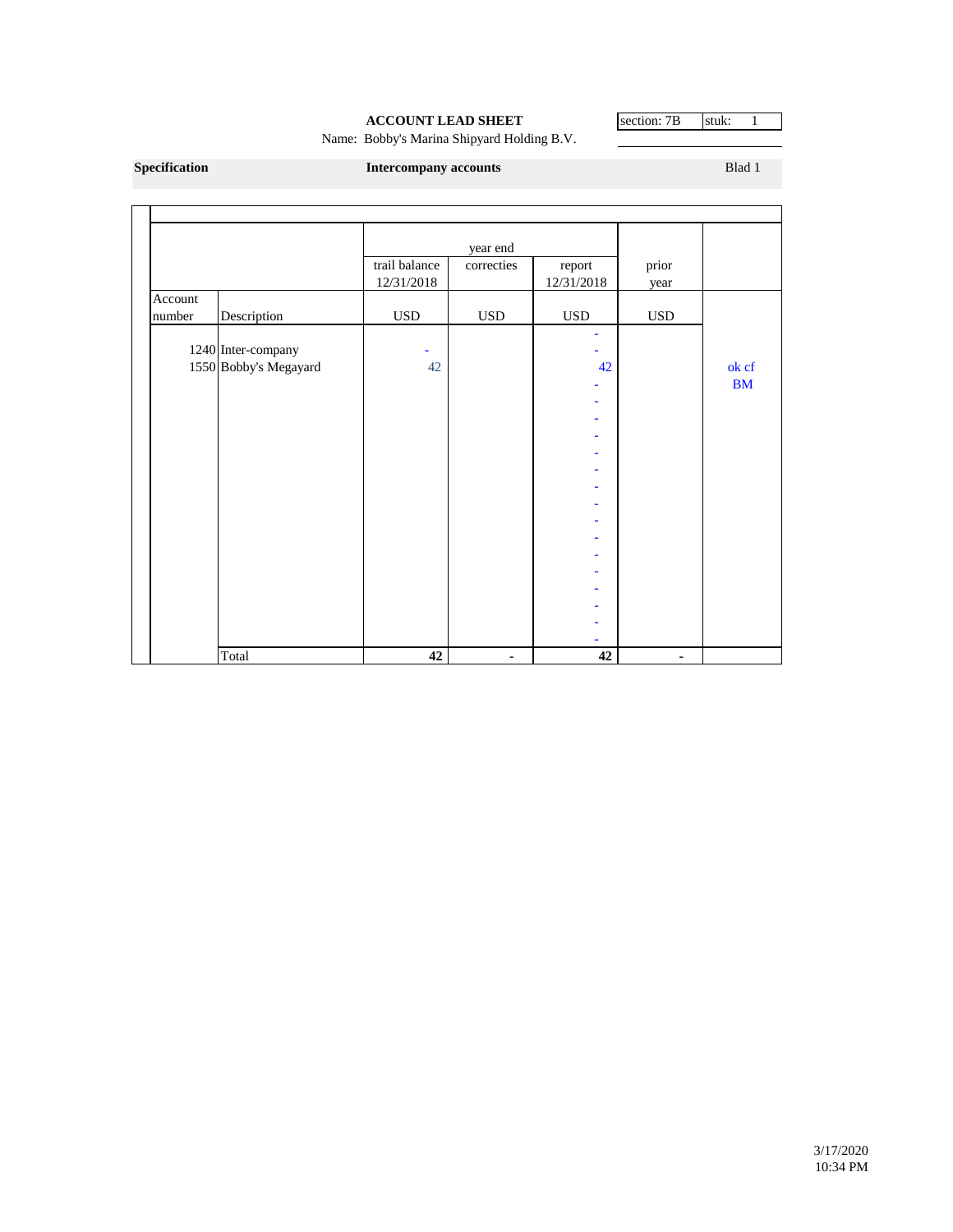#### **ACCOUNT LEAD SHEET** section: 8 doc #: 1

Name: Bobby's Marina Shipyard Holding B.V.

#### **Cash and banks** Blad 1

| <b>Specification</b> |                   |                             |                              |                      |                                    |       |    |
|----------------------|-------------------|-----------------------------|------------------------------|----------------------|------------------------------------|-------|----|
|                      |                   |                             | year end                     |                      |                                    |       |    |
|                      |                   | trial balance<br>12/31/2018 | corrections                  | report<br>12/31/2018 | prior<br>year                      |       |    |
| Account<br>number    |                   | $_{\rm USD}$                | $_{\rm USD}$                 | $_{\rm USD}$         | $\ensuremath{\mathsf{USD}}\xspace$ |       |    |
|                      | Description       |                             |                              |                      |                                    |       |    |
|                      |                   |                             |                              |                      |                                    |       |    |
|                      | 1001 WIB 80019404 | 578,324                     |                              | 578,324              | 581,635                            | $8-2$ | ok |
|                      |                   |                             |                              |                      |                                    |       |    |
|                      |                   |                             |                              | ۳<br>-               |                                    |       |    |
|                      |                   |                             |                              |                      |                                    |       |    |
|                      |                   |                             |                              |                      |                                    |       |    |
|                      |                   |                             |                              |                      |                                    |       |    |
|                      |                   |                             |                              |                      |                                    |       |    |
|                      |                   |                             |                              |                      |                                    |       |    |
|                      |                   |                             |                              |                      |                                    |       |    |
|                      |                   |                             |                              |                      |                                    |       |    |
|                      |                   |                             |                              |                      |                                    |       |    |
|                      |                   |                             |                              |                      |                                    |       |    |
|                      |                   |                             |                              |                      |                                    |       |    |
|                      |                   |                             |                              |                      |                                    |       |    |
|                      |                   |                             |                              |                      |                                    |       |    |
|                      |                   |                             |                              |                      |                                    |       |    |
|                      | Total             | 578,324                     | $\qquad \qquad \blacksquare$ | 578,324              | 581,635                            |       |    |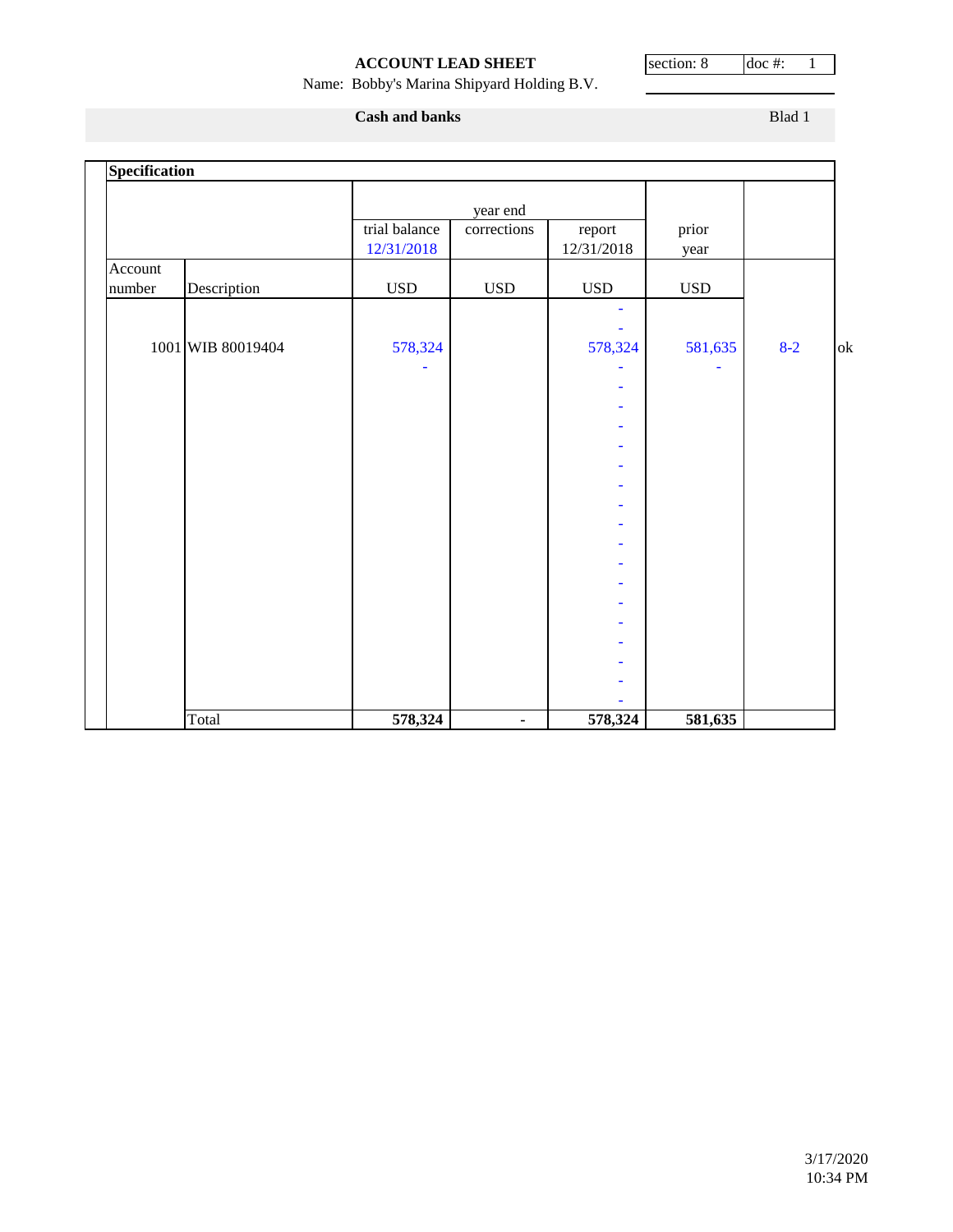#### **ACCOUNT LEAD SHEET** section: 9 doc.: 1

Name: Bobby's Marina Shipyard Holding B.V.

**Equity** Page 1

|         |                                 |               | year end       |            |            |                      |    |
|---------|---------------------------------|---------------|----------------|------------|------------|----------------------|----|
|         |                                 | trail balance | correcties     | report     | prior      |                      |    |
|         |                                 | 12/31/2018    |                | 12/31/2018 | year       |                      |    |
| Account |                                 |               |                |            |            |                      |    |
| number  | Description                     | <b>USD</b>    | <b>USD</b>     | <b>USD</b> | <b>USD</b> |                      |    |
|         | 3020 Shareholder capital        | 180,000       |                | 180,000    | 180,000    |                      |    |
|         | 3040 Additional paid in capital | 2,120,000     |                | 2,120,000  | 2,120,000  |                      |    |
|         | 3010 Retained earnings          | 764,466       |                | 764,466    | 764,466    |                      |    |
|         | 3200 Owners equity / Retained o | $-109,956$    |                | $-109,956$ | -489,929   | 654,510              | ok |
|         | 3999 Closing acc                |               |                |            |            |                      |    |
|         | Result                          | 237,164       |                | 237,164    | 379,973    | 654,510              | ok |
|         |                                 |               |                |            |            |                      |    |
|         | Total equity                    | 3,191,674     | ä,             | 3,191,674  | 2,954,510  |                      |    |
|         |                                 |               |                |            |            |                      |    |
|         | Control equity                  |               | Control result |            |            |                      |    |
|         | 3                               | 4,801,717     | 15             | 632,966    |            | 722,729 Sales/COS    |    |
|         | 4                               | 3,000         | 16             |            |            | Personnel exp        |    |
|         | 6                               | 1,107,300     | 17             | 99,228     |            | 88,921 Depreciation  |    |
|         | $\sqrt{ }$                      |               | 18             | 13,020     | 359,502    | Other operating exp  |    |
|         | 7B                              | 42            | 19             | 172,455    | 200,441    | Interest exp etc.    |    |
|         | 8                               | 578,324       | 20             | 111,099    |            | <b>Taxes</b>         |    |
|         |                                 |               |                |            |            | Other income/expense |    |
|         |                                 |               | Total          | 237,164    | 73,865     |                      |    |
|         |                                 |               | Profit/loss    | 237,164    |            |                      |    |
|         |                                 |               | Difference     | ÷.         |            |                      |    |
|         |                                 |               |                |            |            |                      |    |
|         | 10                              | 111,099       |                |            |            |                      |    |
|         | 11                              | 2,857,945     |                |            |            |                      |    |
|         | 12A                             |               |                |            |            |                      |    |
|         | 12B                             | 314,665       |                |            |            |                      |    |
|         | 12C                             |               |                |            |            |                      |    |
|         |                                 |               |                |            |            |                      |    |
|         | 12D                             | 15,000        |                |            |            |                      |    |
|         |                                 |               |                |            |            |                      |    |
|         | Total                           | 3,191,674     |                |            |            |                      |    |
|         | Equity                          | 3,191,674     |                |            |            |                      |    |
|         | Diff.                           | $-0$          |                |            |            |                      |    |
|         |                                 |               |                |            |            |                      |    |
|         | Total                           | 3,191,674     | ٠              | 3,191,674  | 2,954,510  |                      |    |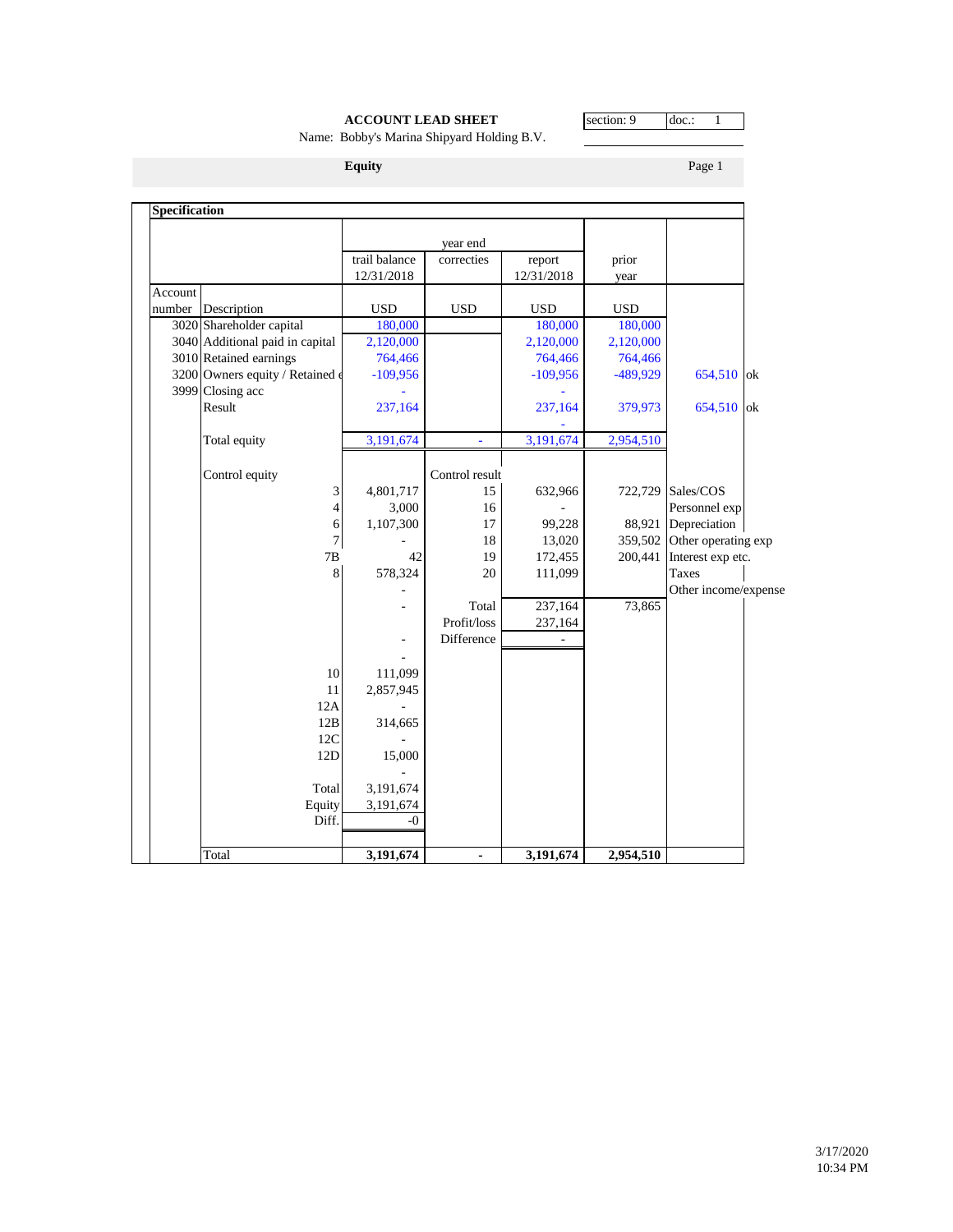#### **ACCOUNT LEAD SHEET** section: 10 doc.: 1

Name: Bobby's Marina Shipyard Holding B.V.

**Provisions** Page 1

| Specification |                           |                             |              |                      |               |  |
|---------------|---------------------------|-----------------------------|--------------|----------------------|---------------|--|
|               |                           |                             | year end     |                      |               |  |
|               |                           | trail balance<br>12/31/2018 | correcties   | report<br>12/31/2018 | prior<br>year |  |
| Account       |                           |                             |              |                      |               |  |
| number        | Description               | <b>USD</b>                  | $_{\rm USD}$ | <b>USD</b>           | <b>USD</b>    |  |
|               | 2600 Provision profit tax |                             | 111,099      | 111,099              |               |  |
|               |                           |                             |              |                      |               |  |
|               |                           |                             |              | ۰                    |               |  |
|               |                           |                             |              | ۳                    |               |  |
|               |                           |                             |              | Ξ                    |               |  |
|               |                           |                             |              |                      |               |  |
|               |                           |                             |              |                      |               |  |
|               |                           |                             |              | ۰                    |               |  |
|               |                           |                             |              |                      |               |  |
|               |                           |                             |              |                      |               |  |
|               |                           |                             |              |                      |               |  |
|               |                           |                             |              | ۰                    |               |  |
|               |                           |                             |              |                      |               |  |
|               |                           |                             |              |                      |               |  |
|               |                           |                             |              |                      |               |  |
|               |                           |                             |              |                      |               |  |
|               |                           |                             |              |                      |               |  |
|               |                           |                             |              |                      |               |  |
|               |                           |                             |              |                      |               |  |
|               | Total                     | ٠                           | 111,099      | 111,099              | ۰             |  |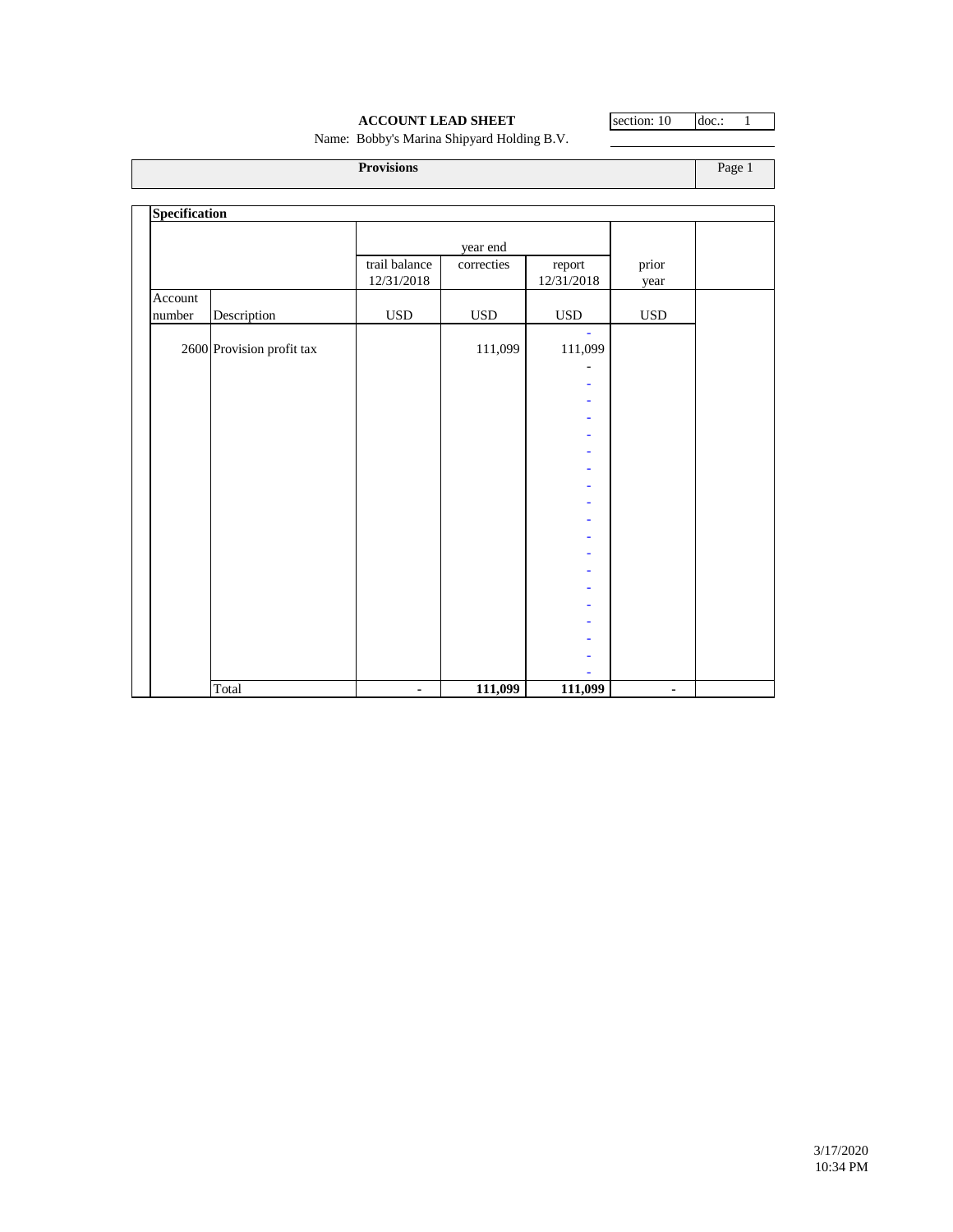#### **ACCOUNT LEAD SHEET** section: 11 doc.: 1

Name: Bobby's Marina Shipyard Holding B.V.

**Loan** Page 1

| Account<br>number<br>2540 Yard mortgage |                               |                             |            |                      |            |          |
|-----------------------------------------|-------------------------------|-----------------------------|------------|----------------------|------------|----------|
|                                         |                               |                             | year end   |                      |            |          |
|                                         |                               | trail balance<br>12/31/2018 | correcties | report<br>12/31/2018 | prior      |          |
|                                         |                               |                             |            |                      | year       |          |
|                                         | Description                   | <b>USD</b>                  | <b>USD</b> | <b>USD</b>           | <b>USD</b> |          |
|                                         |                               |                             |            |                      |            |          |
|                                         |                               |                             |            |                      |            |          |
|                                         |                               |                             |            |                      |            |          |
|                                         | 2500 Bobby's Marina long term | 1,414,204                   | 70,710     | 1,484,915            | 1,414,204  | $+5%$    |
|                                         | 2282 Interest BMG interest AP | $-277,258$                  |            | $-277,258$           |            |          |
|                                         | 2520 MDC long term loan       | 1,413,597                   | 70,680     | 1,484,277            | 1,413,597  | $+5%$    |
|                                         | 2287 Interest MDC AP          | $-277,258$                  |            | $-277,258$           |            |          |
|                                         |                               | 339,852                     | 526        | 340,379              | 397,354    | $11 - 2$ |
|                                         | 2550 Loan House Fuente St 500 | 102,891                     |            | 102,891              | 123,519    | $11-3$   |
|                                         |                               |                             |            |                      |            |          |
|                                         |                               |                             |            |                      |            |          |
|                                         |                               |                             |            |                      |            |          |
|                                         |                               |                             |            |                      |            |          |
|                                         |                               |                             |            |                      |            |          |
|                                         |                               |                             |            |                      |            |          |
|                                         |                               |                             |            |                      |            |          |
|                                         |                               |                             |            |                      |            |          |
|                                         |                               |                             |            |                      |            |          |
|                                         |                               |                             |            |                      |            |          |
|                                         |                               |                             |            |                      |            |          |
|                                         |                               |                             |            |                      |            |          |
|                                         |                               |                             |            |                      |            |          |
| Total                                   |                               | 2,716,028                   | 141,916    | 2,857,945            | 3,348,674  |          |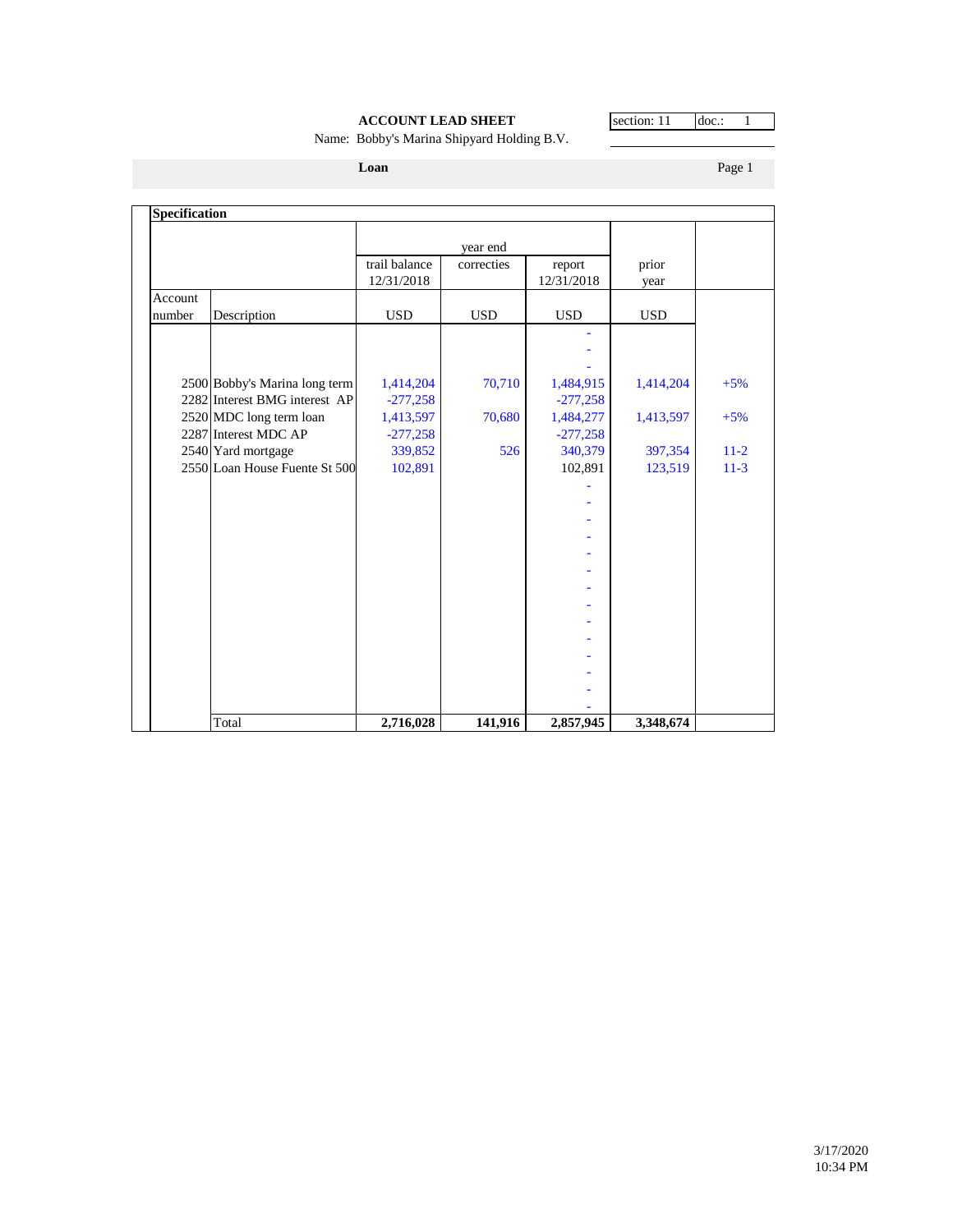#### **ACCOUNT LEAD SHEET** section: 12A doc. 1

Name: Bobby's Marina Shipyard Holding B.V.

## **Bank overdraft facility** Page 1

| Specification |             |                             |                |                     |                      |                              |  |
|---------------|-------------|-----------------------------|----------------|---------------------|----------------------|------------------------------|--|
|               |             |                             |                | year end            |                      |                              |  |
|               |             | trail balance<br>12/31/2018 |                | $\mbox{correcties}$ | report<br>12/31/2018 | prior<br>year                |  |
| Account       |             |                             |                |                     |                      |                              |  |
| number        | Description | $_{\rm USD}$                |                | $_{\rm USD}$        | $_{\rm USD}$         | $_{\rm USD}$                 |  |
|               |             |                             |                |                     | ٠                    |                              |  |
|               |             |                             |                |                     |                      |                              |  |
|               |             |                             | ۰              |                     | ۰                    | ۰                            |  |
|               |             |                             |                |                     |                      |                              |  |
|               |             |                             |                |                     |                      |                              |  |
|               |             |                             |                |                     |                      |                              |  |
|               |             |                             |                |                     |                      |                              |  |
|               |             |                             |                |                     |                      |                              |  |
|               |             |                             |                |                     |                      |                              |  |
|               |             |                             |                |                     |                      |                              |  |
|               |             |                             |                |                     |                      |                              |  |
|               |             |                             |                |                     | ۰                    |                              |  |
|               |             |                             |                |                     | ۰                    |                              |  |
|               |             |                             |                |                     |                      |                              |  |
|               |             |                             |                |                     |                      |                              |  |
|               |             |                             |                |                     |                      |                              |  |
|               |             |                             |                |                     |                      |                              |  |
|               |             |                             |                |                     |                      |                              |  |
|               |             |                             |                |                     |                      |                              |  |
|               |             |                             |                |                     |                      |                              |  |
|               |             |                             |                |                     | ٠                    |                              |  |
|               | Total       |                             | $\blacksquare$ | $\blacksquare$      | $\blacksquare$       | $\qquad \qquad \blacksquare$ |  |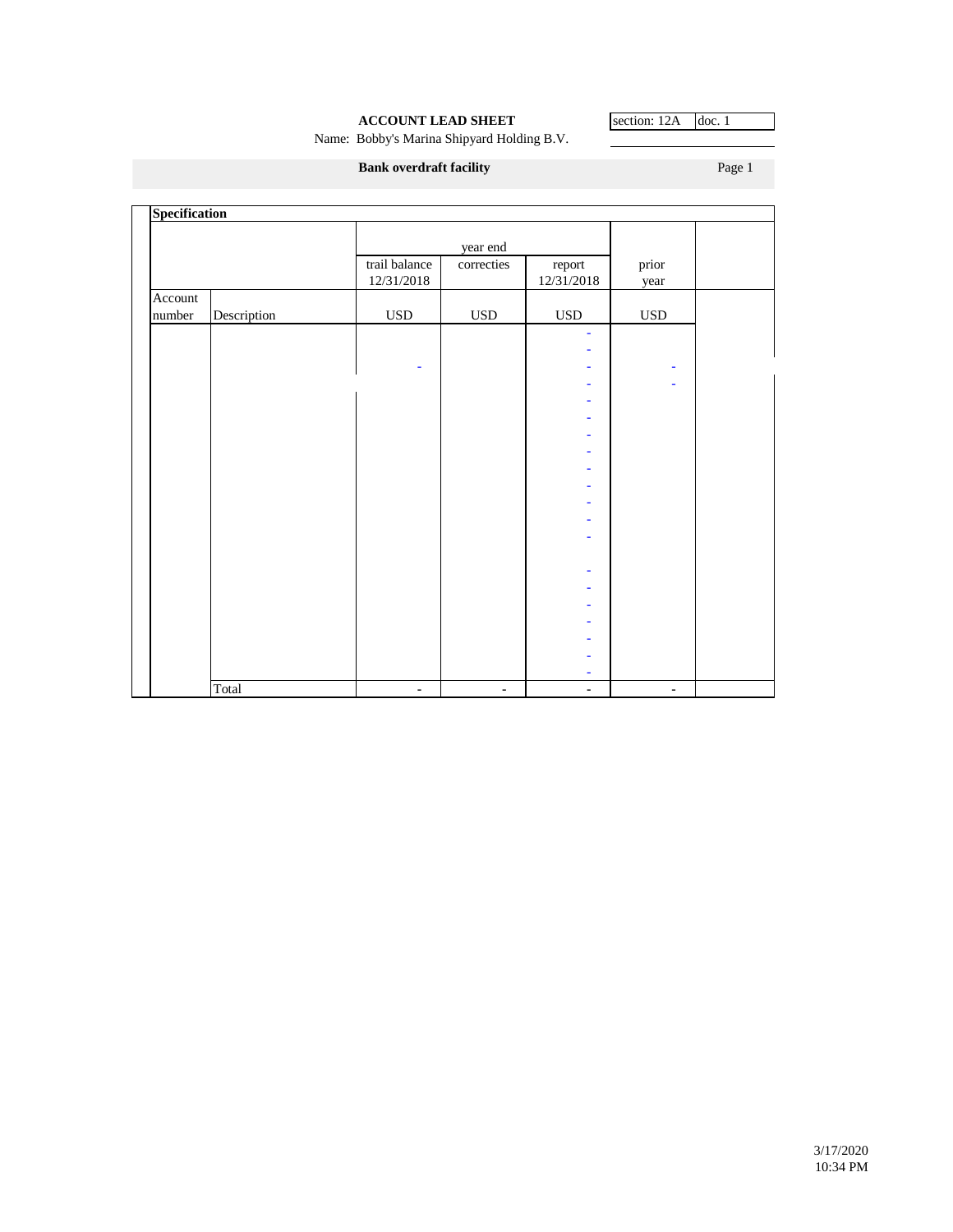#### **ACCOUNT LEAD SHEET** section: 12B doc.: 1

Name: Bobby's Marina Shipyard Holding B.V.

## **Accounts payable** Page 1

| Total       | 314,665                                       |                                        | 314,665                | 282,145                                   |                          |
|-------------|-----------------------------------------------|----------------------------------------|------------------------|-------------------------------------------|--------------------------|
|             |                                               |                                        |                        |                                           |                          |
|             |                                               |                                        |                        |                                           |                          |
|             |                                               |                                        |                        |                                           |                          |
|             |                                               |                                        |                        |                                           |                          |
|             |                                               |                                        |                        |                                           |                          |
|             |                                               |                                        |                        |                                           |                          |
|             |                                               |                                        |                        |                                           |                          |
|             |                                               |                                        |                        |                                           |                          |
|             |                                               |                                        |                        |                                           |                          |
|             |                                               |                                        |                        |                                           |                          |
|             |                                               |                                        |                        |                                           |                          |
|             |                                               |                                        |                        |                                           |                          |
|             |                                               |                                        |                        |                                           |                          |
|             |                                               |                                        |                        |                                           |                          |
|             |                                               |                                        | ٠                      |                                           |                          |
|             |                                               |                                        | ٠                      |                                           | diff                     |
|             |                                               |                                        | ٠                      |                                           | bec of timing            |
|             |                                               |                                        |                        |                                           | Spec is lower            |
|             |                                               |                                        |                        |                                           | $12B-2$                  |
|             |                                               |                                        |                        |                                           |                          |
| Description | $_{\rm USD}$                                  | $_{\rm USD}$                           | $_{\rm USD}$           | $_{\rm USD}$                              |                          |
|             |                                               |                                        |                        |                                           |                          |
|             |                                               |                                        |                        |                                           |                          |
|             |                                               |                                        |                        |                                           |                          |
|             |                                               |                                        |                        |                                           |                          |
|             | <b>Specification</b><br>2000 Accounts Payable | trail balance<br>12/31/2018<br>314,665 | year end<br>correcties | report<br>12/31/2018<br>314,665<br>۰<br>۰ | prior<br>year<br>282,145 |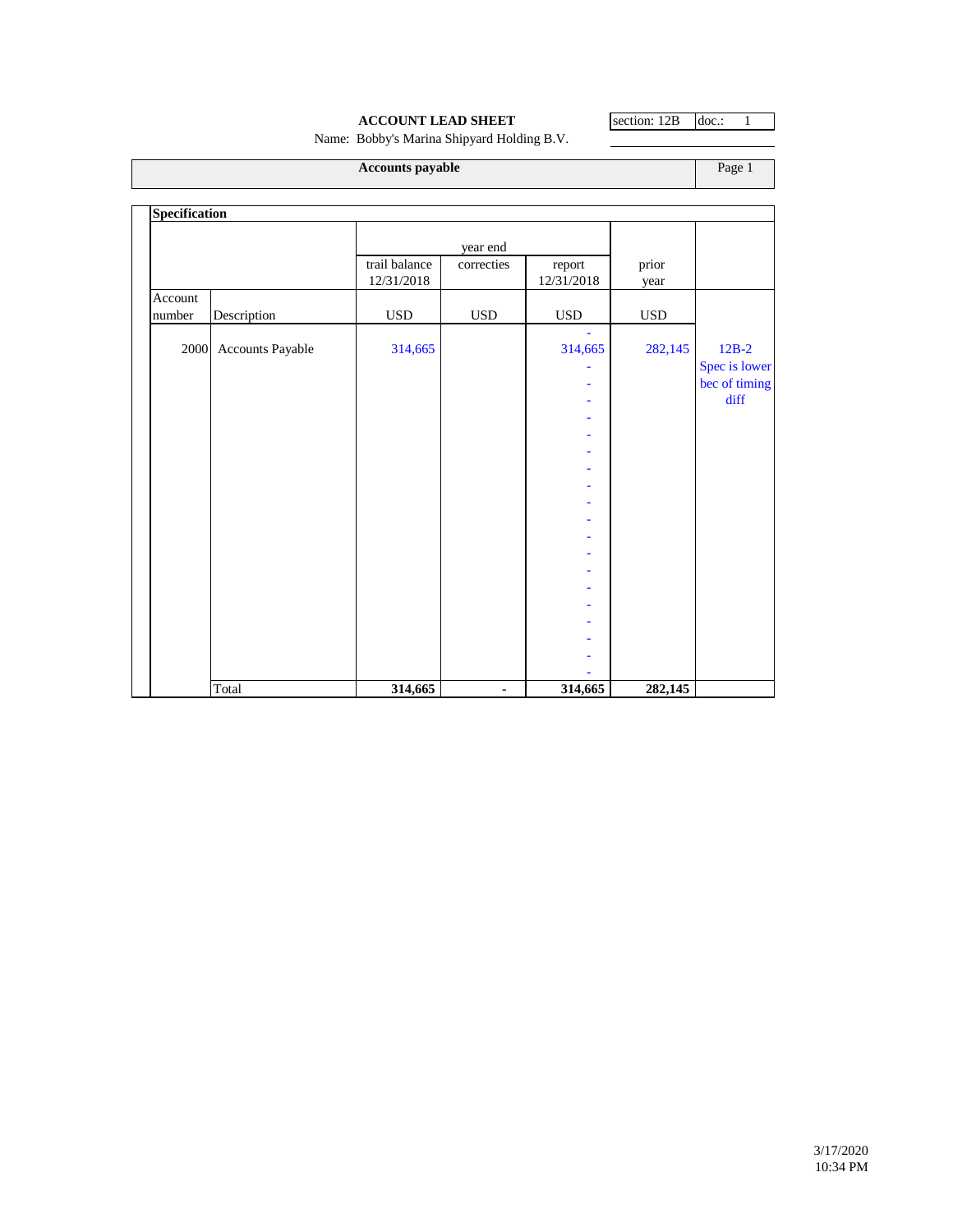#### **ACCOUNT LEAD SHEET** section: 12C doc.: 1

Name: Bobby's Marina Shipyard Holding B.V.

#### **Taxes and premiums AP** Page 1

| Specification |                  |                             |              |                      |               |               |
|---------------|------------------|-----------------------------|--------------|----------------------|---------------|---------------|
|               |                  |                             | year end     |                      |               |               |
|               |                  | trail balance<br>12/31/2018 | correcties   | report<br>12/31/2018 | prior<br>year |               |
| Account       |                  |                             |              |                      |               |               |
| number        | Description      | $_{\rm USD}$                | $_{\rm USD}$ | $_{\rm USD}$         | $_{\rm USD}$  |               |
|               |                  |                             |              |                      |               |               |
|               | 2300 TOT payable |                             |              |                      |               | TOT dec 2011' |
|               |                  | ٠                           |              |                      |               | $12C-2$       |
|               |                  |                             |              |                      |               |               |
|               |                  |                             |              |                      |               |               |
|               |                  |                             |              |                      |               |               |
|               |                  |                             |              |                      |               |               |
|               |                  |                             |              |                      |               |               |
|               |                  |                             |              |                      |               |               |
|               |                  |                             |              |                      |               |               |
|               |                  |                             |              |                      |               |               |
|               |                  |                             |              |                      |               |               |
|               |                  |                             |              |                      |               |               |
|               |                  |                             |              |                      |               |               |
|               |                  |                             |              |                      |               |               |
|               |                  |                             |              |                      |               |               |
|               |                  |                             |              |                      |               |               |
|               |                  |                             |              |                      |               |               |
|               |                  |                             |              |                      |               |               |
|               |                  |                             |              |                      |               |               |
|               |                  |                             |              | ۰                    |               |               |
|               | Total            | $\blacksquare$              | ٠            | ٠                    | ۰             |               |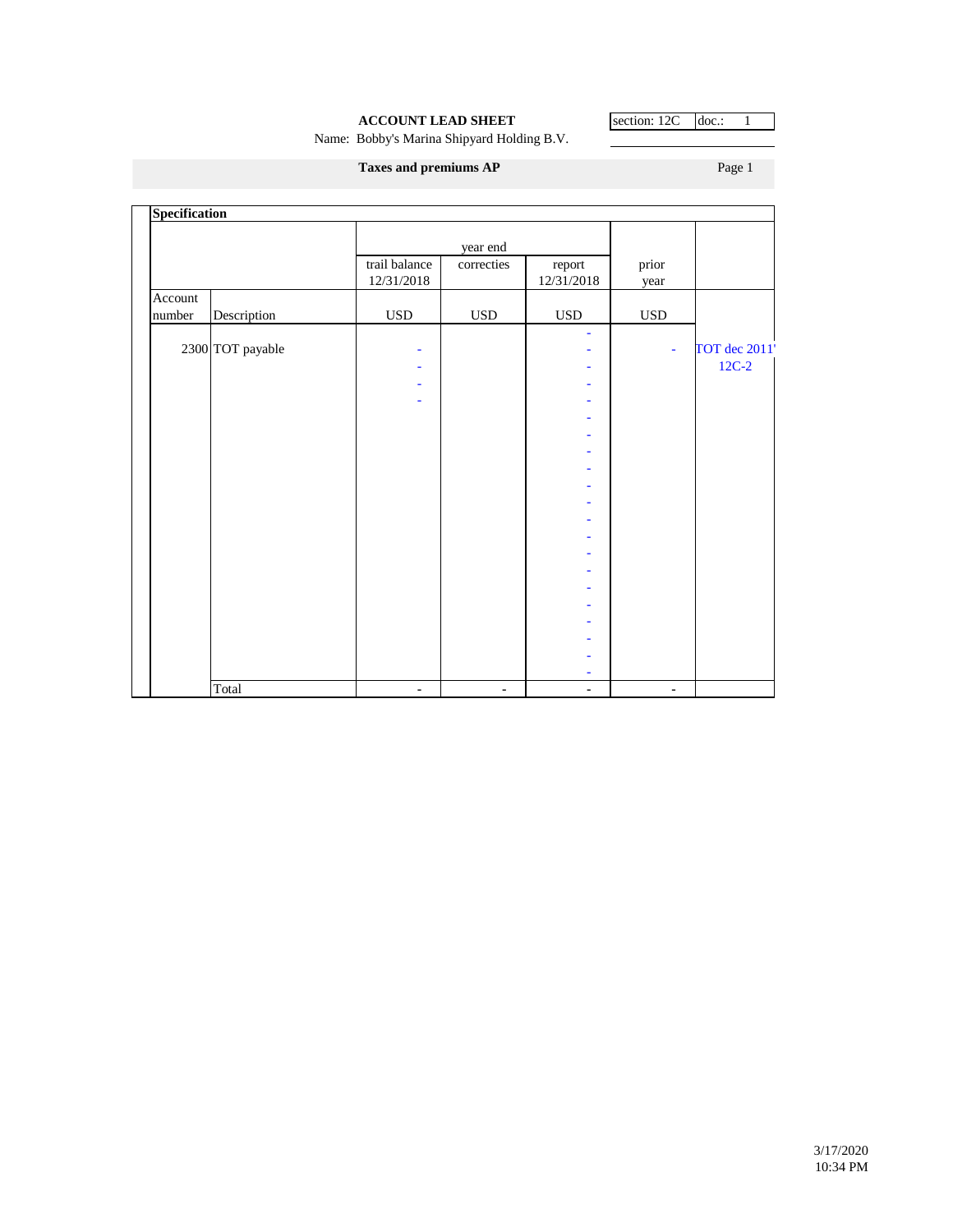#### **ACCOUNT LEAD SHEET** section: 12D doc: 1

Name: Bobby's Marina Shipyard Holding B.V.

**Other liabilities** Page 1

| Specification |                        |                             |            |                      |               |  |
|---------------|------------------------|-----------------------------|------------|----------------------|---------------|--|
|               |                        |                             | year end   |                      |               |  |
|               |                        | trail balance<br>12/31/2018 | correcties | report<br>12/31/2018 | prior<br>year |  |
| Account       |                        |                             |            |                      |               |  |
|               | number Description     | $_{\rm USD}$                | <b>USD</b> | $_{\rm USD}$         | $_{\rm USD}$  |  |
|               | 2290 Match Advisory AP |                             |            |                      |               |  |
|               | 2260 Deposit payable   |                             |            |                      | 1,700         |  |
|               | 2270 Rental deposit BM | 15,000                      |            | 15,000               | 15,000        |  |
|               |                        |                             |            |                      |               |  |
|               |                        |                             |            |                      |               |  |
|               |                        |                             |            |                      |               |  |
|               |                        |                             |            |                      |               |  |
|               |                        |                             |            |                      |               |  |
|               |                        |                             |            |                      |               |  |
|               |                        |                             |            |                      |               |  |
|               |                        |                             |            |                      |               |  |
|               |                        |                             |            |                      |               |  |
|               |                        |                             |            |                      |               |  |
|               |                        |                             |            |                      |               |  |
|               |                        |                             |            |                      |               |  |
|               |                        |                             |            |                      |               |  |
|               |                        |                             |            |                      |               |  |
|               |                        |                             |            |                      |               |  |
|               |                        |                             |            |                      |               |  |
|               | Total                  | 15,000                      | ٠          | 15,000               | 16,700        |  |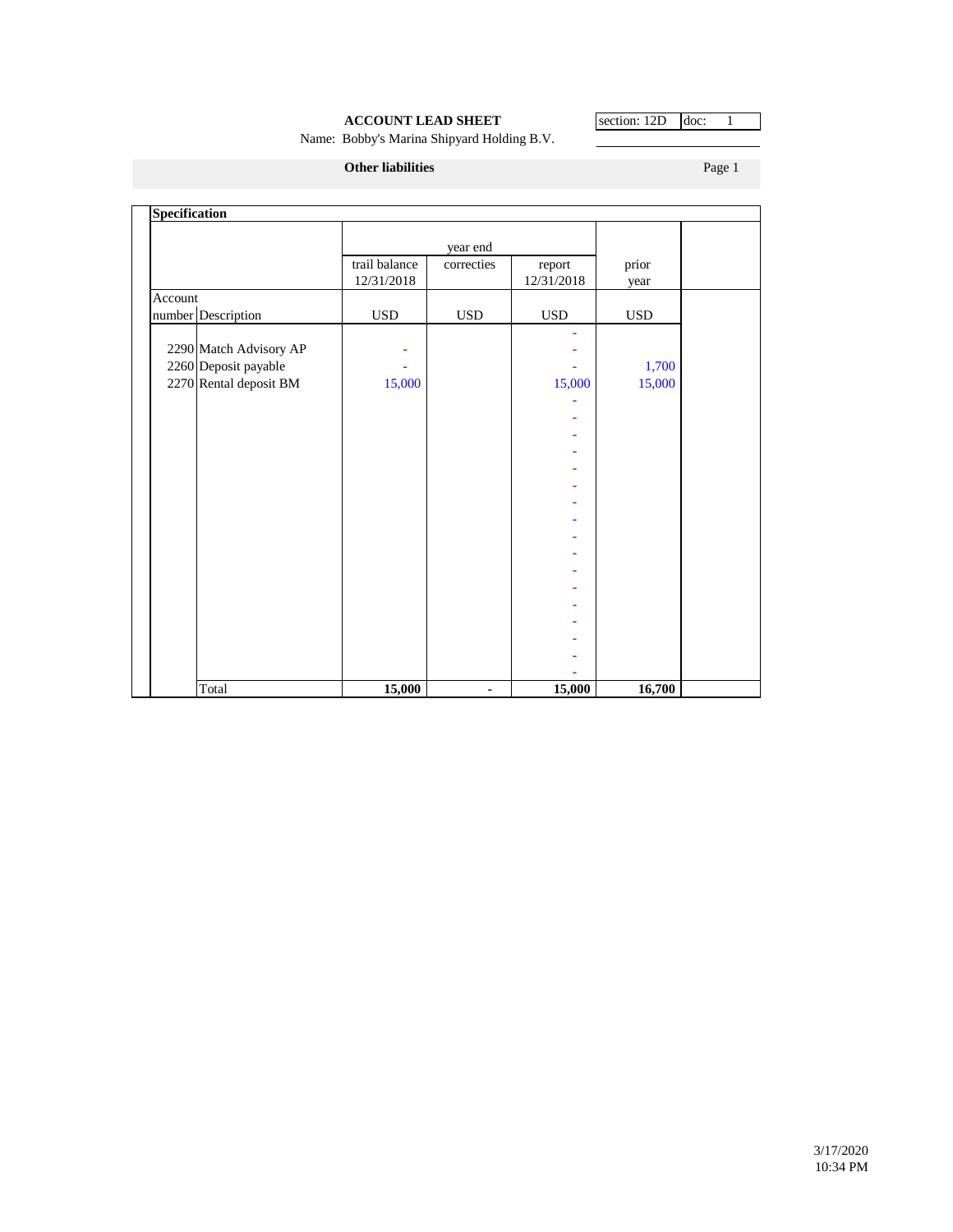|                                                                                                |                                                           | <b>ACCOUNT LEAD SHEET</b><br>Name: Bobby's Marina Shipyard Holding B.V.<br><b>Sales</b> |                                                                                                                                            |                       | section: 15        | doc.<br>1<br>Page 1                           |                    |                   |
|------------------------------------------------------------------------------------------------|-----------------------------------------------------------|-----------------------------------------------------------------------------------------|--------------------------------------------------------------------------------------------------------------------------------------------|-----------------------|--------------------|-----------------------------------------------|--------------------|-------------------|
| <b>Specification</b>                                                                           |                                                           |                                                                                         |                                                                                                                                            |                       |                    |                                               |                    |                   |
|                                                                                                |                                                           |                                                                                         |                                                                                                                                            |                       |                    |                                               |                    |                   |
|                                                                                                |                                                           | trail balance<br>12/31/2018                                                             | year end<br>correcties                                                                                                                     | report<br>12/31/2018  | prior<br>year      |                                               |                    |                   |
| Account<br>number                                                                              | Description                                               | <b>USD</b>                                                                              | <b>USD</b>                                                                                                                                 | <b>USD</b>            | <b>USD</b>         |                                               |                    |                   |
|                                                                                                | 4006 Sales equipment rental<br>4014 Rent BM - other serv. | 166,300<br>500,400                                                                      |                                                                                                                                            | 166,300<br>500,400    | 166,800<br>587,401 | 12 x 47,250<br>FKG rental<br><b>BM</b> rental | 166,800<br>580,600 |                   |
|                                                                                                |                                                           |                                                                                         |                                                                                                                                            |                       |                    |                                               | 747,400            |                   |
|                                                                                                |                                                           |                                                                                         |                                                                                                                                            |                       |                    |                                               | 747,400 Sales      |                   |
|                                                                                                | 6370 Turnover tax                                         | 33,734                                                                                  |                                                                                                                                            | 33,734                | 37,675             |                                               | 747,400            | 9,150 AR mutation |
|                                                                                                |                                                           |                                                                                         |                                                                                                                                            |                       |                    |                                               | 756,550<br>5%      |                   |
|                                                                                                | Total                                                     | 632,966                                                                                 | $\blacksquare$                                                                                                                             | 632,966               | 716,526            |                                               | 37,828             |                   |
| Jan<br>Feb<br>March<br>April<br>May<br>June<br>July<br>Aug<br>Sept<br>Oct<br><b>Nov</b><br>Dec |                                                           |                                                                                         | 1,227.50<br>4,492.50<br>3,277.00<br>4,342.50<br>2,995.00<br>2,100.00<br>3,980.00<br>3,377.50<br>2,432.00<br>2,475.00<br>2,305.00<br>730.00 | receipt is on 2014-09 |                    |                                               | 33,734             |                   |
|                                                                                                | Declared for 2015                                         |                                                                                         | 33,734                                                                                                                                     |                       |                    |                                               |                    |                   |
|                                                                                                |                                                           | <b>USD</b><br>$\overline{\phantom{a}}$                                                  | <b>USD</b><br>ok                                                                                                                           |                       |                    |                                               |                    |                   |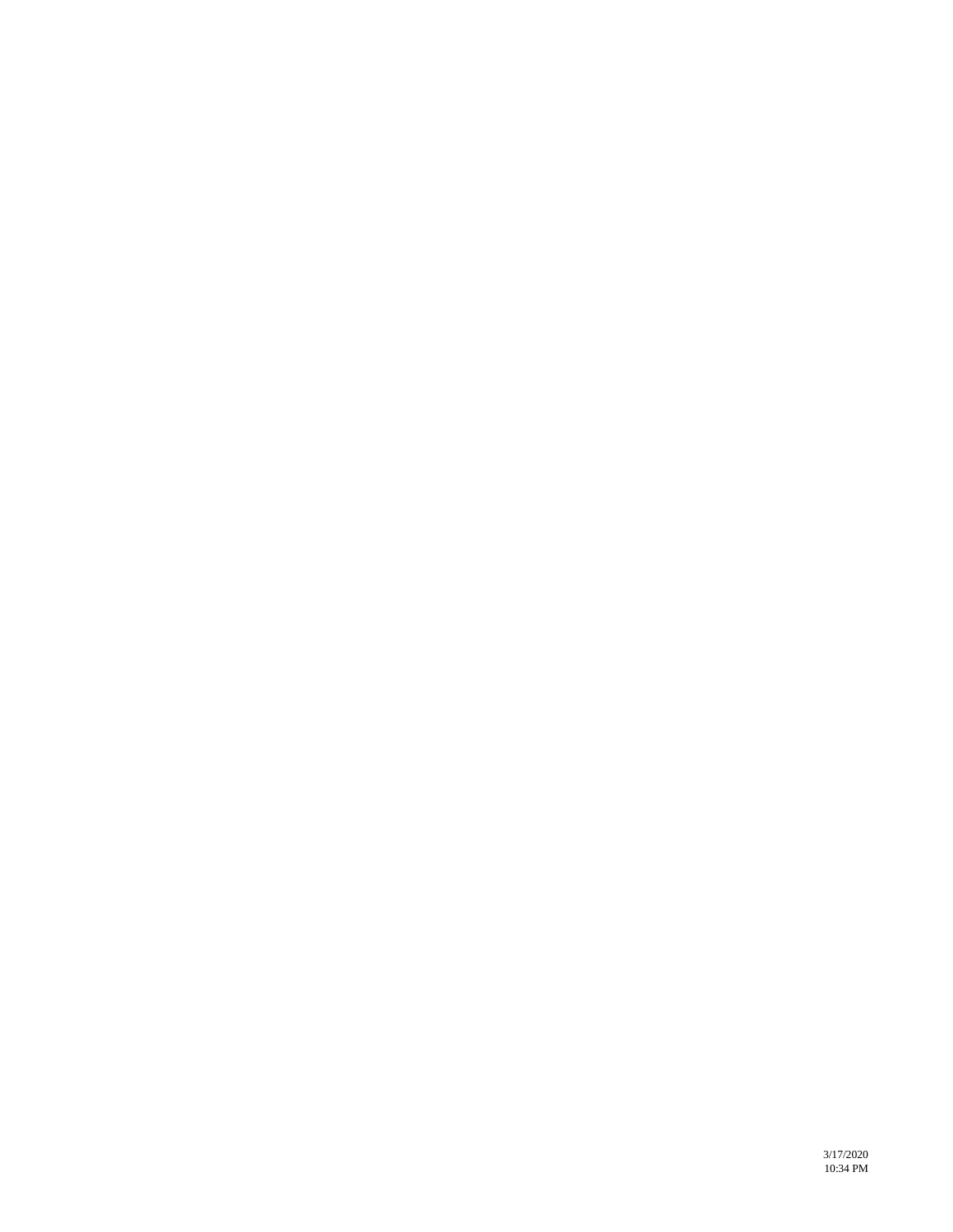#### **ACCOUNT LEAD SHEET** section: 16 doc.: 1

Name: Bobby's Marina Shipyard Holding B.V.

#### **Staff expenses**

| Specification |             |                |                |                      |                |  |
|---------------|-------------|----------------|----------------|----------------------|----------------|--|
|               |             |                |                |                      |                |  |
|               |             | trail balance  | year end       |                      |                |  |
|               |             | 12/31/2018     | correcties     | report<br>12/31/2018 | prior          |  |
| Account       |             |                |                |                      | year           |  |
| number        | Description | $_{\rm USD}$   | $_{\rm USD}$   | $_{\rm USD}$         | $_{\rm USD}$   |  |
|               |             |                |                | $\blacksquare$       |                |  |
|               |             |                |                | ٠                    |                |  |
|               |             |                |                | ٠                    |                |  |
|               |             |                |                | ۰                    |                |  |
|               |             |                |                | Ξ                    |                |  |
|               |             |                |                | ٠                    |                |  |
|               |             |                |                | ٠                    |                |  |
|               |             |                |                | $\equiv$             |                |  |
|               |             |                |                | ۰                    |                |  |
|               |             |                |                | ۰                    |                |  |
|               |             |                |                | ٠                    |                |  |
|               |             |                |                | ٠                    |                |  |
|               |             |                |                | ٠                    |                |  |
|               |             |                |                | ٠                    |                |  |
|               |             |                |                |                      |                |  |
|               |             |                |                |                      |                |  |
|               |             |                |                |                      |                |  |
|               |             |                |                |                      |                |  |
|               |             |                |                |                      |                |  |
|               |             |                |                |                      |                |  |
|               |             |                |                |                      |                |  |
|               |             |                |                |                      |                |  |
|               |             |                |                |                      |                |  |
|               | Total       | $\blacksquare$ | $\blacksquare$ | $\blacksquare$       | $\blacksquare$ |  |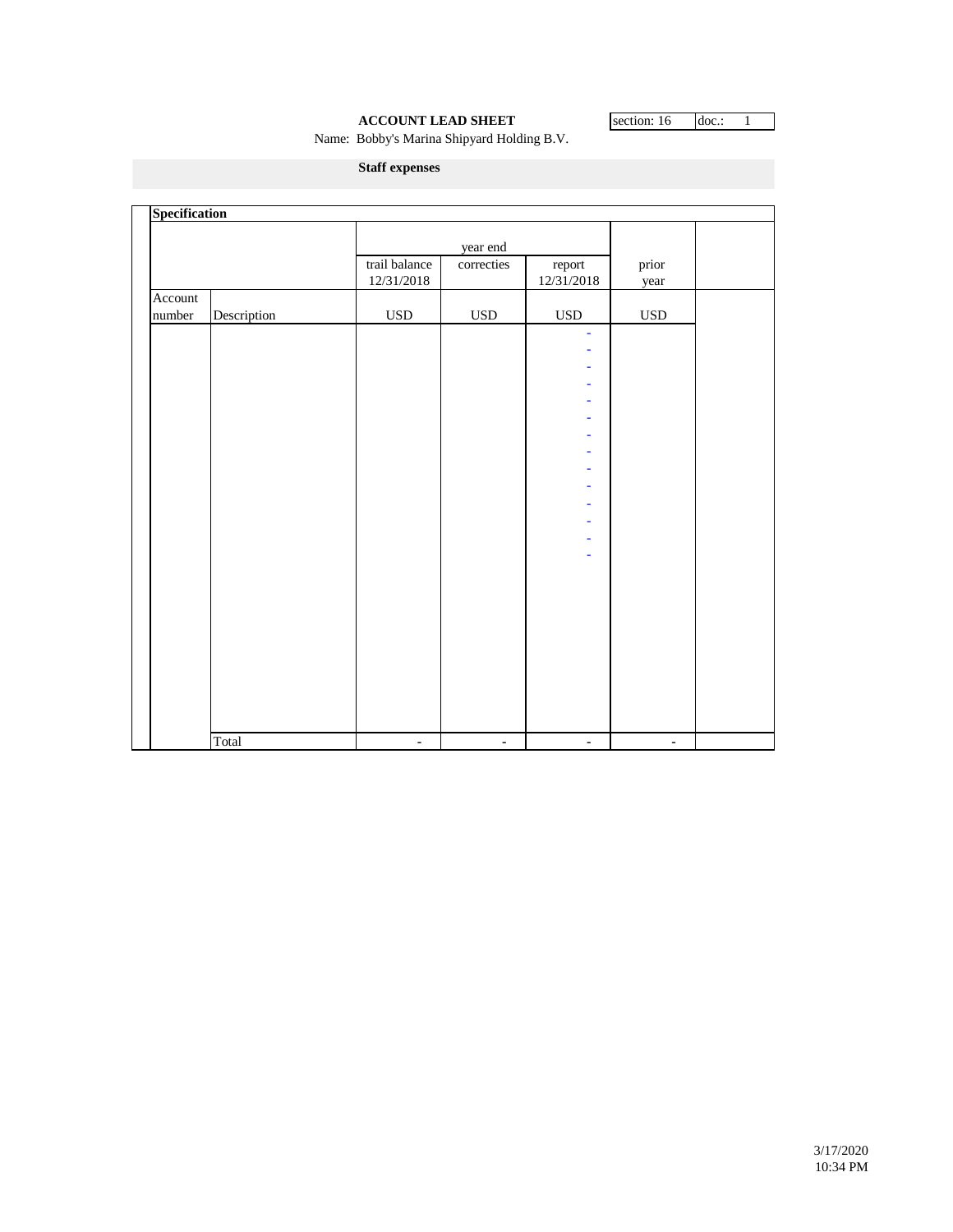#### **ACCOUNT LEAD SHEET** section: 17 doc.: 1

Name: Bobby's Marina Shipyard Holding B.V.

#### **Depreciation**

| <b>Specification</b> |                                   |                             |            |                      |               |          |
|----------------------|-----------------------------------|-----------------------------|------------|----------------------|---------------|----------|
|                      |                                   |                             | year end   |                      |               |          |
|                      |                                   | trail balance<br>12/31/2018 | correcties | report<br>12/31/2018 | prior<br>year |          |
| Account<br>number    | Description                       | <b>USD</b>                  | <b>USD</b> | <b>USD</b>           | <b>USD</b>    |          |
|                      |                                   |                             |            |                      |               |          |
|                      | 6470 Depreciation Steel Pilings   |                             | 11,604     | 11,604               | 11,604        | $3 - 2'$ |
|                      | 6470 Depreciation Leasehold Impr. |                             | 44,912     | 44,912               | 44,912        | $3 - 2'$ |
|                      | 6470 Depreciation Equipment       |                             | 34,740     | 34,740               | 38,868        | $3 - 2'$ |
|                      | 6470 Depreciatoin Vehicles        |                             |            |                      |               | $3 - 2'$ |
|                      | 6470 Depreciation House F St      |                             | 7,972      | 7,972                | 8,784         | $3 - 2'$ |
|                      | 6470 Depreciation software        |                             |            |                      |               | $3 - 2'$ |
|                      |                                   |                             |            |                      |               |          |
|                      | Total                             | ٠                           | 99,228     | 99,228               | 104,168       |          |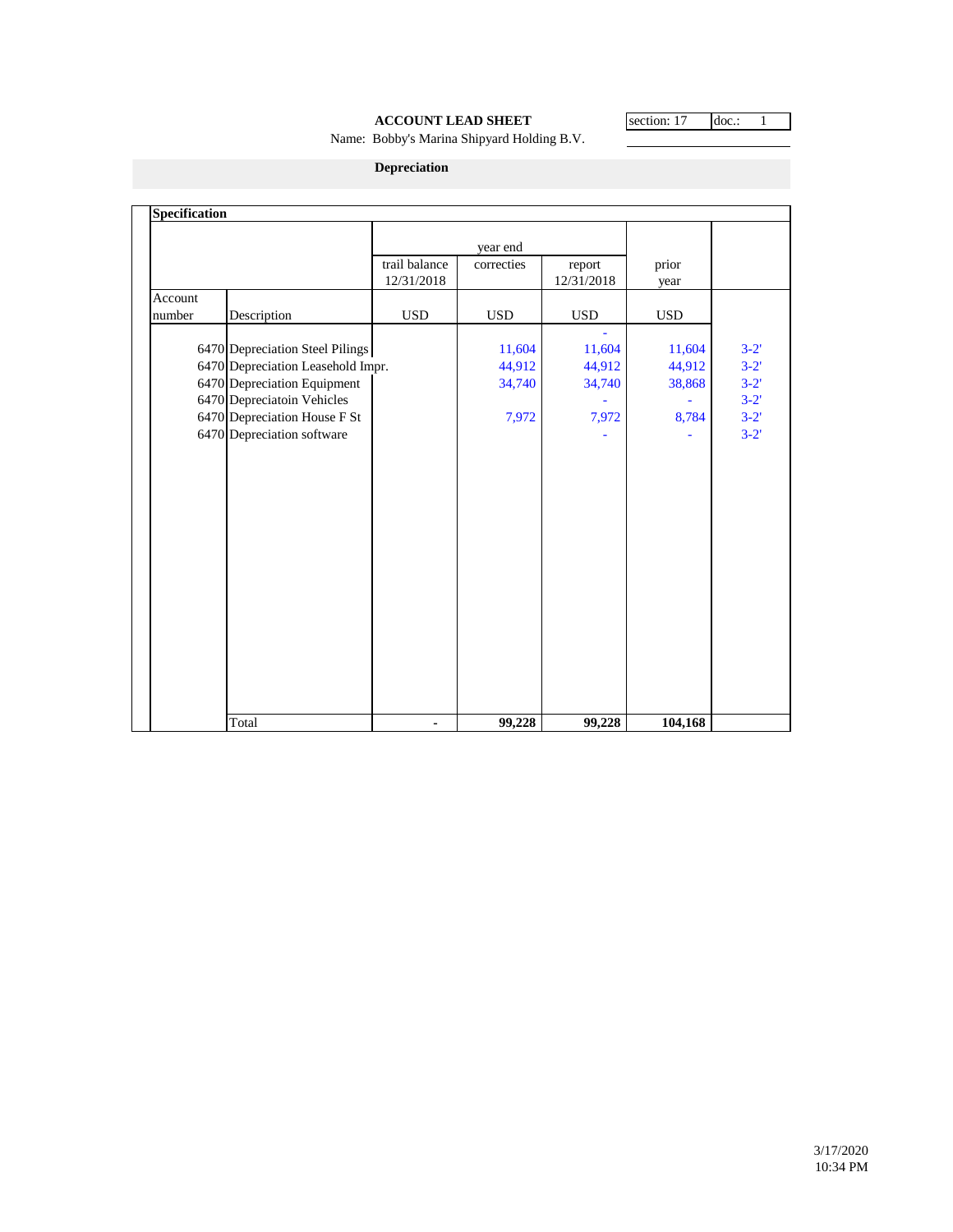#### **ACCOUNT LEAD SHEET** section: 18 doc.: 1

Name: Bobby's Marina Shipyard Holding B.V.

#### **Other operating expenses**

| <b>Specification</b> |                               |               |                |            |            |        |         |
|----------------------|-------------------------------|---------------|----------------|------------|------------|--------|---------|
|                      |                               |               | year end       |            |            |        |         |
|                      |                               | trail balance | correcties     | report     | prior      |        |         |
|                      |                               | 12/31/2018    |                | 12/31/2018 | year       |        |         |
| Account              |                               |               |                |            |            |        |         |
| number               | Description                   | <b>USD</b>    | <b>USD</b>     | <b>USD</b> | <b>USD</b> |        |         |
|                      |                               |               |                |            |            |        |         |
|                      |                               |               |                |            |            |        |         |
|                      | 6060 Utilities water          |               |                |            |            |        | ok      |
|                      | 6070 Utilities electricity    |               |                |            |            |        | ok      |
|                      | 6130 RM buildings             | 4,835         |                | 4,835      |            |        |         |
|                      | <b>Housing</b>                |               |                | 4,835      | ä,         |        |         |
|                      | 6100 Equipment Rental         |               |                |            |            | $18-2$ |         |
|                      | <b>Operating</b>              |               |                |            |            |        |         |
|                      |                               |               |                |            |            |        |         |
|                      | 6120 R & M General            | 805           |                | 805        | 591        |        | ok      |
|                      | 6140 R & M Equipm             |               |                |            |            |        |         |
|                      | 6200 Office exp               |               |                |            |            |        | ok      |
|                      | 6250 Fuel exp                 |               |                |            |            |        | ok      |
|                      | 6270 Security other           |               |                |            |            |        | ok      |
|                      | 6290 Dues and subscription    | 150           |                | 150        | 1,210      |        |         |
|                      | 6310 Licenses and permits     | 1,046         |                | 1,046      | 1,046      |        | ok      |
|                      | 6320 Legal and prof fees      | 3,525         |                | 3,525      | 23,335     |        | ok      |
|                      | 6330 Insurance                | 2,268         |                | 2,268      | 2,268      |        | ok, tru |
|                      | 6340 Printing en reproduction |               |                |            |            |        |         |
|                      | 6410 Bank Charges             | 391           |                | 391        | 110        |        | ok      |
|                      | 6460 Bank diff                |               |                |            | ä          |        |         |
|                      | 6500 Correction prev years    |               |                |            |            |        |         |
|                      | <b>General</b>                |               |                | 8,185      | 28,560     |        |         |
|                      |                               |               |                |            |            |        |         |
|                      | Total                         | 13,020        | $\blacksquare$ | 13,020     | 28,560     |        |         |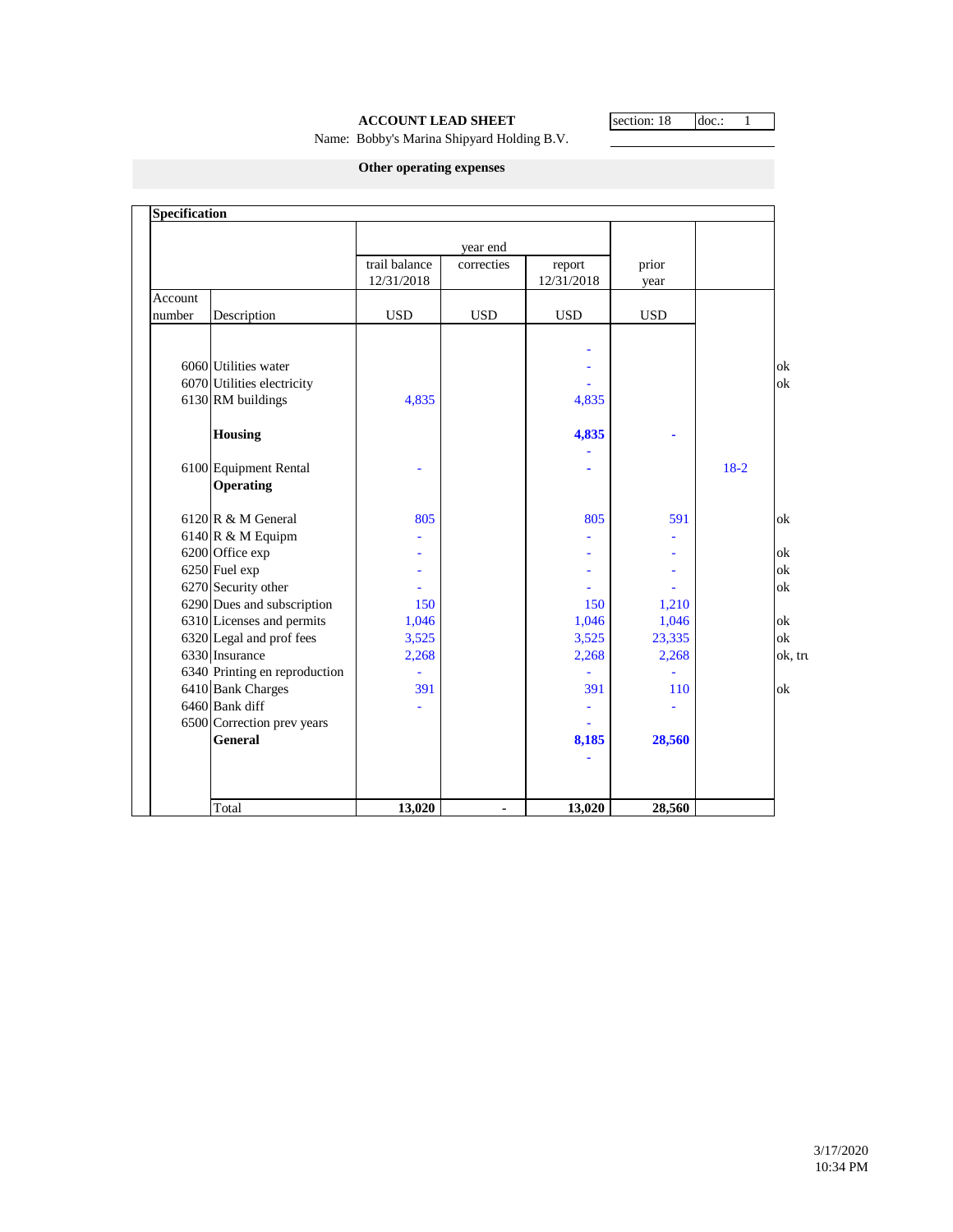#### **ACCOUNT LEAD SHEET** section: 19 doc.: 1

Name: Bobby's Marina Shipyard Holding B.V.

#### **Interest income / expense**

| <b>Specification</b> |                              |                             |            |                      |               |          |  |  |
|----------------------|------------------------------|-----------------------------|------------|----------------------|---------------|----------|--|--|
|                      |                              |                             | year end   |                      |               |          |  |  |
|                      |                              | trail balance<br>12/31/2018 | correcties | report<br>12/31/2018 | prior<br>year |          |  |  |
| Account              |                              |                             |            |                      |               |          |  |  |
| number               | Description                  | <b>USD</b>                  | <b>USD</b> | <b>USD</b>           | <b>USD</b>    | 7,276    |  |  |
|                      |                              |                             |            |                      |               | 23,666   |  |  |
|                      |                              |                             |            |                      |               | 30,941   |  |  |
|                      | 6400 Interests loans         | 30,538                      | 526.44     | 31,065               | 45,358        | $19-211$ |  |  |
|                      | 4140 Finance charges         |                             |            |                      |               | ok       |  |  |
|                      | 6401 Interest Bobby's M loan |                             | 70,710     | 70,710               | 79,248        | 5%       |  |  |
|                      | 6402 Interest MDC loan       |                             | 70,680     | 70,680               | 79,219        | 5%       |  |  |
|                      |                              |                             |            |                      |               |          |  |  |
|                      |                              |                             |            |                      |               |          |  |  |
|                      |                              |                             |            |                      |               |          |  |  |
|                      |                              |                             |            |                      |               |          |  |  |
|                      |                              |                             |            |                      |               |          |  |  |
|                      |                              |                             |            |                      |               |          |  |  |
|                      |                              |                             |            |                      |               |          |  |  |
|                      |                              |                             |            |                      |               |          |  |  |
|                      |                              |                             |            |                      |               |          |  |  |
|                      |                              |                             |            |                      |               |          |  |  |
|                      |                              |                             |            |                      |               |          |  |  |
|                      |                              |                             |            |                      |               |          |  |  |
|                      |                              |                             |            |                      |               |          |  |  |
|                      |                              |                             |            |                      |               |          |  |  |
|                      | Total                        | 30,538                      | 141,916    | 172,455              | 203,825       | 30,941   |  |  |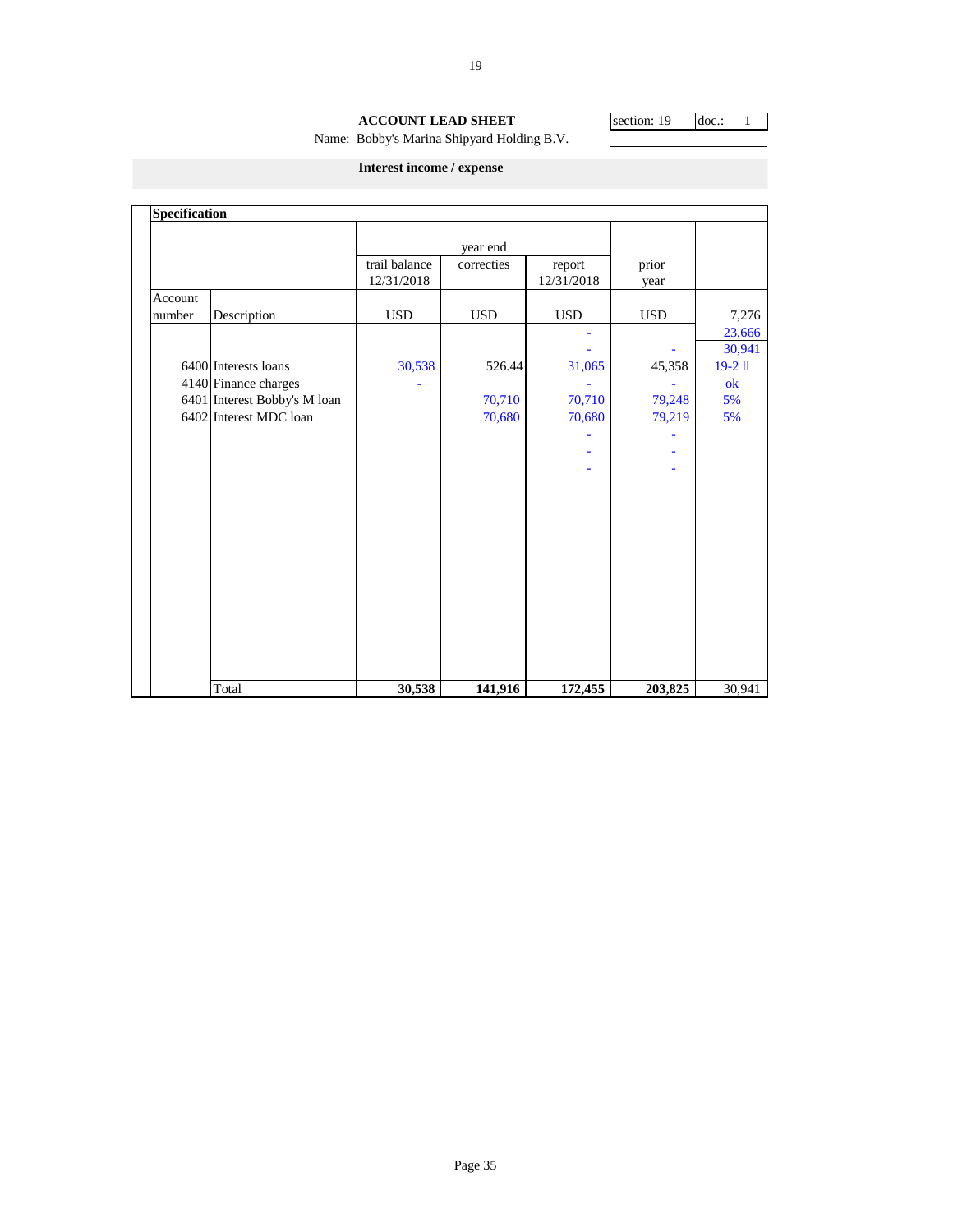#### **ACCOUNT LEAD SHEET** section: 20 doc.: 1

Name: Bobby's Marina Shipyard Holding B.V.

**Taxes**

| <b>Specification</b> |                     |                             |              |                      |                |  |
|----------------------|---------------------|-----------------------------|--------------|----------------------|----------------|--|
|                      |                     |                             | year end     |                      |                |  |
|                      |                     | trail balance<br>12/31/2018 | correcties   | report<br>12/31/2018 | prior<br>year  |  |
| Account<br>number    | Description         | $_{\rm USD}$                | $_{\rm USD}$ | $_{\rm USD}$         | $_{\rm USD}$   |  |
| 9200                 | deferred profit tax |                             | 111,099      | ä,<br>111,099        |                |  |
|                      |                     |                             |              | ÷                    |                |  |
|                      |                     |                             |              | ٠<br>۰               |                |  |
|                      |                     |                             |              | ٠                    |                |  |
|                      |                     |                             |              | Ξ<br>۳               |                |  |
|                      |                     |                             |              | ٠                    |                |  |
|                      |                     |                             |              | ۳                    |                |  |
|                      |                     |                             |              | ۳                    |                |  |
|                      |                     |                             |              |                      |                |  |
|                      |                     |                             |              | ٠<br>٠               |                |  |
|                      |                     |                             |              | ۰                    |                |  |
|                      |                     |                             |              |                      |                |  |
|                      |                     |                             |              | ۰                    |                |  |
|                      |                     |                             |              | ٠                    |                |  |
|                      |                     |                             |              | ۳                    |                |  |
|                      |                     |                             |              |                      |                |  |
|                      | Total               | $\blacksquare$              | 111,099      | 111,099              | $\blacksquare$ |  |